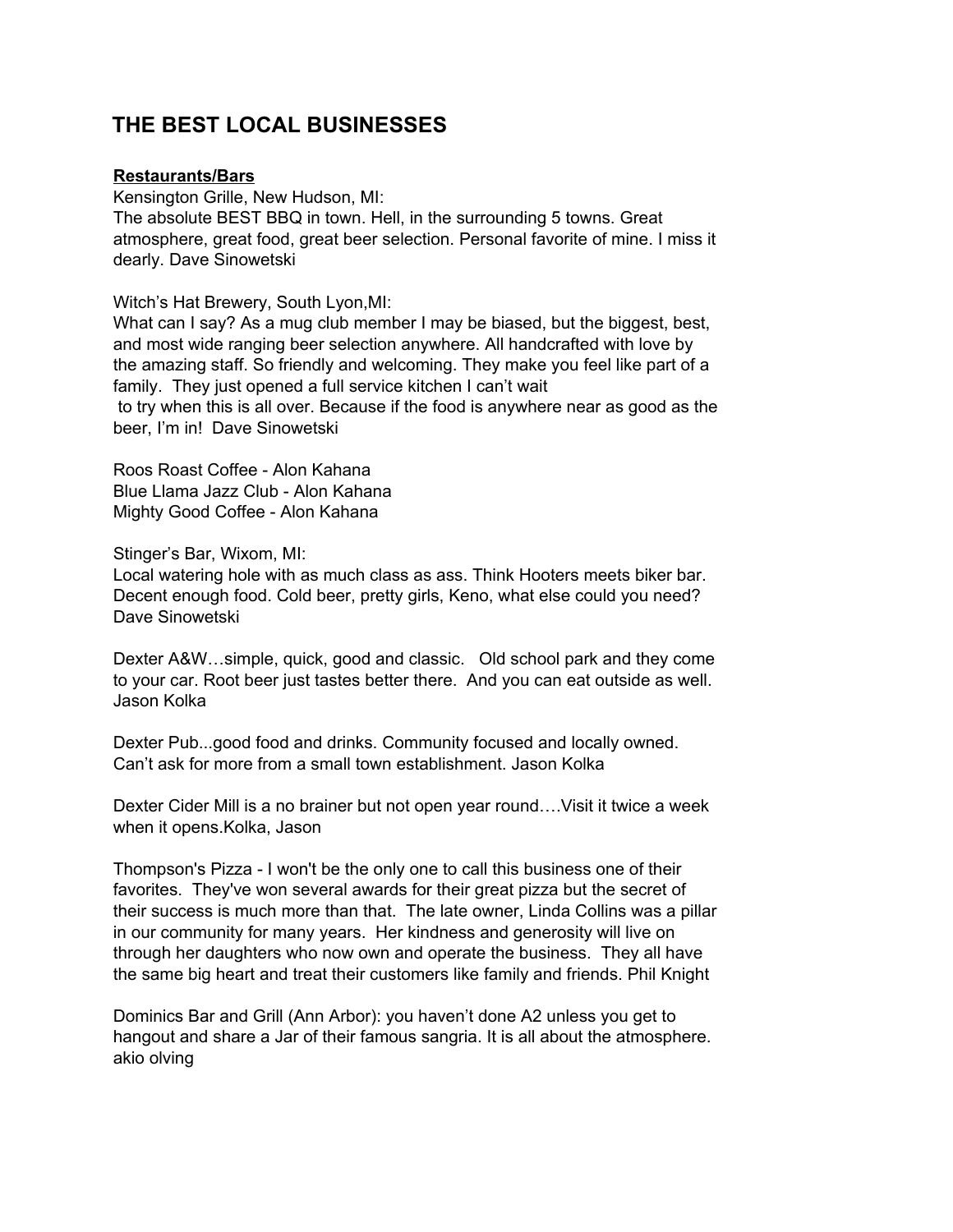Crazy Jim's Blimpy Burger (Ann Arbor): a pass time like no others. Grab a burger after a Michigan football game! akio olving

Fleetwood Diner (Ann Arbor): the 24/7 open diner that always fills your cravings. Nothing like meaty Hippie Hash at akio olving

Wolverine state brewing company- Good people. good atmosphere. good beer. There's a lot of breweries out there that are trying really hard To tell you what you should like and become awfully pretentious. Not there. Aaron

Blank Slate Creamery, Ann Arbor. Two words: ice cream. We love that they use fresh local ingredients, and their flavor combinations are amazing. Christopher Leonido

Side Track, Ypsilanti. Great assortment of beers on tap, and their food is absolutely delicious. If you go, order the left side of the menu and back it up with the right, can't go wrong with anything you order. Christopher Leonido

Maize Mexican Cantina in Depot Town-. Always a great meal and good atmosphere here. The Chile Rellenos with chicken are the best I've ever had and pairs great with a tall Dos Equis! Happy hour specials are great too, try the baked avacado appetizer too! brian walsh

Red Rock BBQ on Michigan Ave in Ypsilanti- Good BBQ and brew at this cozy place. The burnt ends are amazing and they offer several BBQ sauces to meet your fancy. But don't go too late, the burnt ends are first come first serve til they are gone. They always have good tunes playing too! brian walsh

Richards pizza, Berds, and Jolly's Kevin Pater

Knight's Steakhouse -Dexter Ave (plus Jackson, downtown AA). Great food and ambiance. A place where everyone gathers. Been around for 30+ years. Great waitstaff. STAN KUKLA

Palm Palace. Ann Arbor: Always great tasting food and we get carry out about 90% of the time and they always get the order right. Friendly people as well. Jim VanBoven

Gino's East Pizza (Chicago) - I enjoy eating but there are few restaurants that you truly get excited to visit, even to the point of making advanced plans and taking a large group of friends with. Where else can you eat the best pizza in the world with huge adult beverage selection and be able to carve your name in the wall or seating areas. Clearly the best in the world (and I have been all over the world to defend this statement)! Chuck Hookham (born to golf from the left rough!)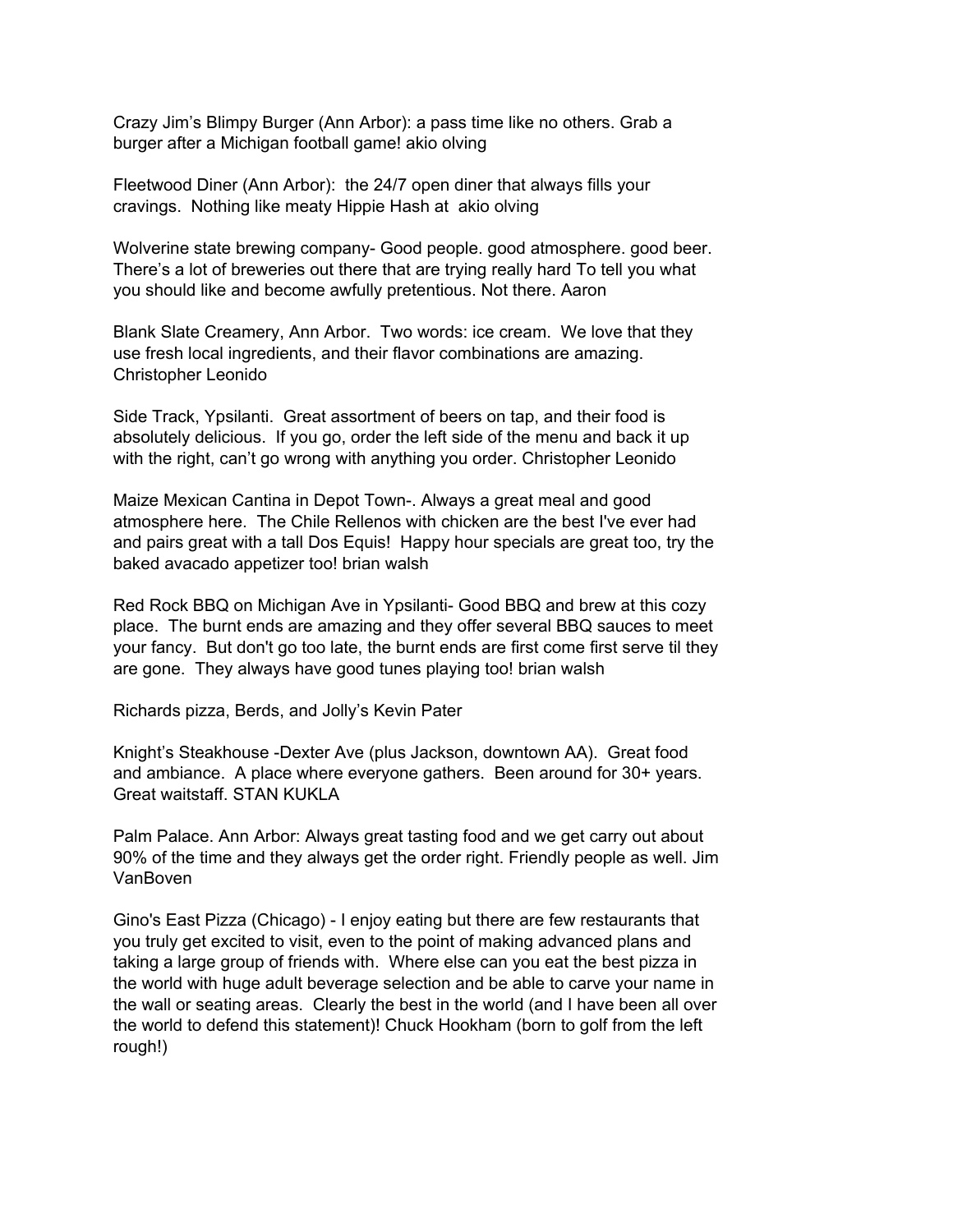Mac's Acadian Seafood Saline: Great food and atmosphere. great people that really take care of their customers. Lunch or dinner and a great happy hour special of mussels. Jim VanBoven

Brecon Grille Saline : Always a great list of Michigan beers on tap. Food is always great and a great atmosphere. Again lunch or dinner, it's a great place. Jim VanBoven

DKY Sushi - Ann Arbor (West Side - Jackson/Zeeb) - This is a small mom/pop shop in a strip mall found within a condo complex. You would never guess that this small place would have the best Sushi in Ann Arbor. Been there many times and never left disappointed. Josh Richelew

Life is sweet in Milan mi. The food items and "sweets" are unbelievable. They love their town and have done all they can thru these tough times to provide comfort to their community. Julie Lewis

Brecon Grill. We go there for their happy hour specials and the wait staff is so great, the owner always stops by the table to make sure all is good.Julie Lewis

Earthen Jar. Ann Arbor. Long time Ann Arbor Indian food restaurant that puts out truly great food by the pound. Plus the only Indian restaurant I know that has non-stop Bob Marley tunes playing. Chris Mile

Palm Palace, Ann Arbor. Great middle eastern restaurant with warm out of the oven pita bread. They recently did something wonderful for the local hospital. They feed the entire ER and ICU staff a well deserved free meal. They are also giving kids free meals during the pandemic. Chris Mile

West End Grill - Ann Arbor (Downtown- W Liberty) - few restaurants have the food quality and the service that makes you feel special every time you go in there. A high end restaurant that is tough to beat - would beat the Earle, Main St Ventures restaurants and Ruth Chris' hands down. Limited seating make the need for reservations (especially of football Saturdays) a must. Josh Richelew

Valiant Grill - Chelsea - This is the "Cheers" restaurant. A lot of history backed up by good food and drink. The staff treat you well and the owner does an amazing job of making you feel welcome! Similar to the Brown Jug in Ann Arbor, but with a little more space and a little quieter if that's what you are looking for. Josh Richelew

Precinct – atmosphere, amazing food, Cincinnati classic…Jeffrey A. Christoff

Holmes Brewery- always a great variety of craft beers and food. Staff is very knowledgeable. Love spending time there. SUE

Klucks in Ypsilanti. When I just need a break from home cookin I can slide in there for a quick burger to go. Paul Publiski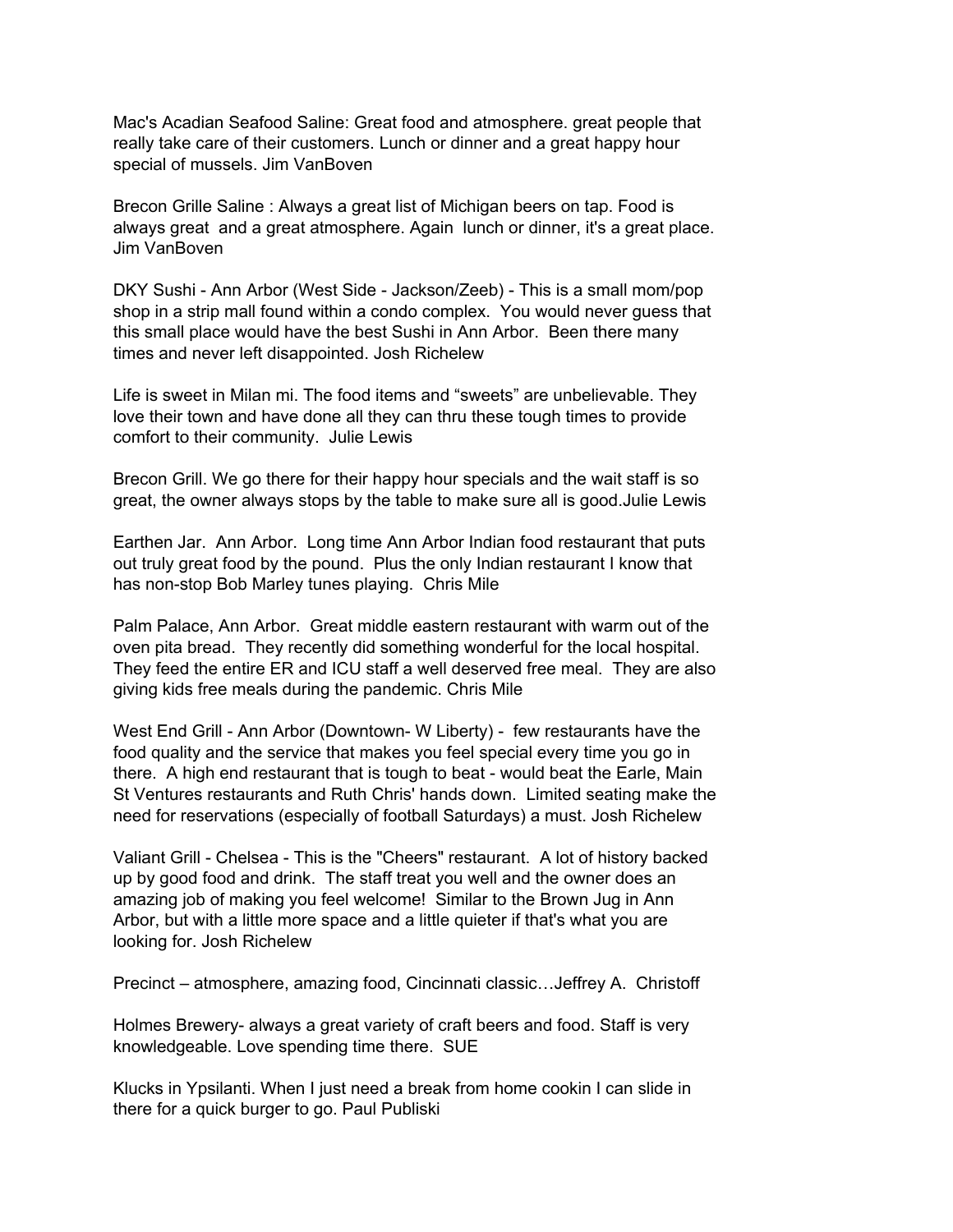JRs in Milan. They are very courteous to start with. But, going there for a dinner of ribs and a dessert of chocolate cake is to die for. Paul Publiski

Rappourt Brew and Chew: Best place to grab a beer and a bite after playing Leslie.Love this idea to support local business, which in turn, makes me love you even more! Ross Weener

Stormcloud, in Frankfort: good beer, pizza & service in an out-of-the-way town. The owners took a chance by starting a craft beer place in a state that's crowded with craft choices. They succeeded big time. OK, I need to add Miles of Golf. I know this is against the rules, but their club-fitting is top notch. Last time I went in to check on new irons, I tried several with the launch monitor. My club fitter concluded that what I already had in my bag fit me as well as any new set, so he didn't make a sale that day. Honest, experienced, trustworthy. Brent Rector

Bills Hot Dog Stand Ypsilanti. Simply one of a kind. You think of Ypsi, you think of Bills hot dogs. Whenever I have an out of town visitor, I take them to Bills. Even had a friend that wanted me to send him some chili dogs through the mail, true story. Tramey34

Full House Restaurant, No doubt an iconic staple of Ypsilanti. Great owner in Mike, around forever and another must for out of towners. The only burger in town.Tramey34

Fretboard Public House, Hamilton, OH. Always great food and service, easy to find and park. You can take a great walk across the street to the main bridge before or after dinner and view the Great Miami River and the scenic view. Dean Devin

#### Gracie's - Middletown

Hidden gem - upscale food (reasonably priced) in a small town with a wide variety of food, beverages and dessert. Amy is the owner and she always makes a point to visit each table. Casual atmosphere with neat decor. John Howard

#### Tortilleria Garcia - Springdale

Flat out yummy! They make homemade tortillas and the food right in front of you. Variety of Mexican sodas. Family business and very friendly. Always need a nap after one of their burritos! John Howard

Frita Batidos: The chorizo frita with sunny side up egg, coconut cream batida and garlic-cilantro fries are exquisite.Alan Knaus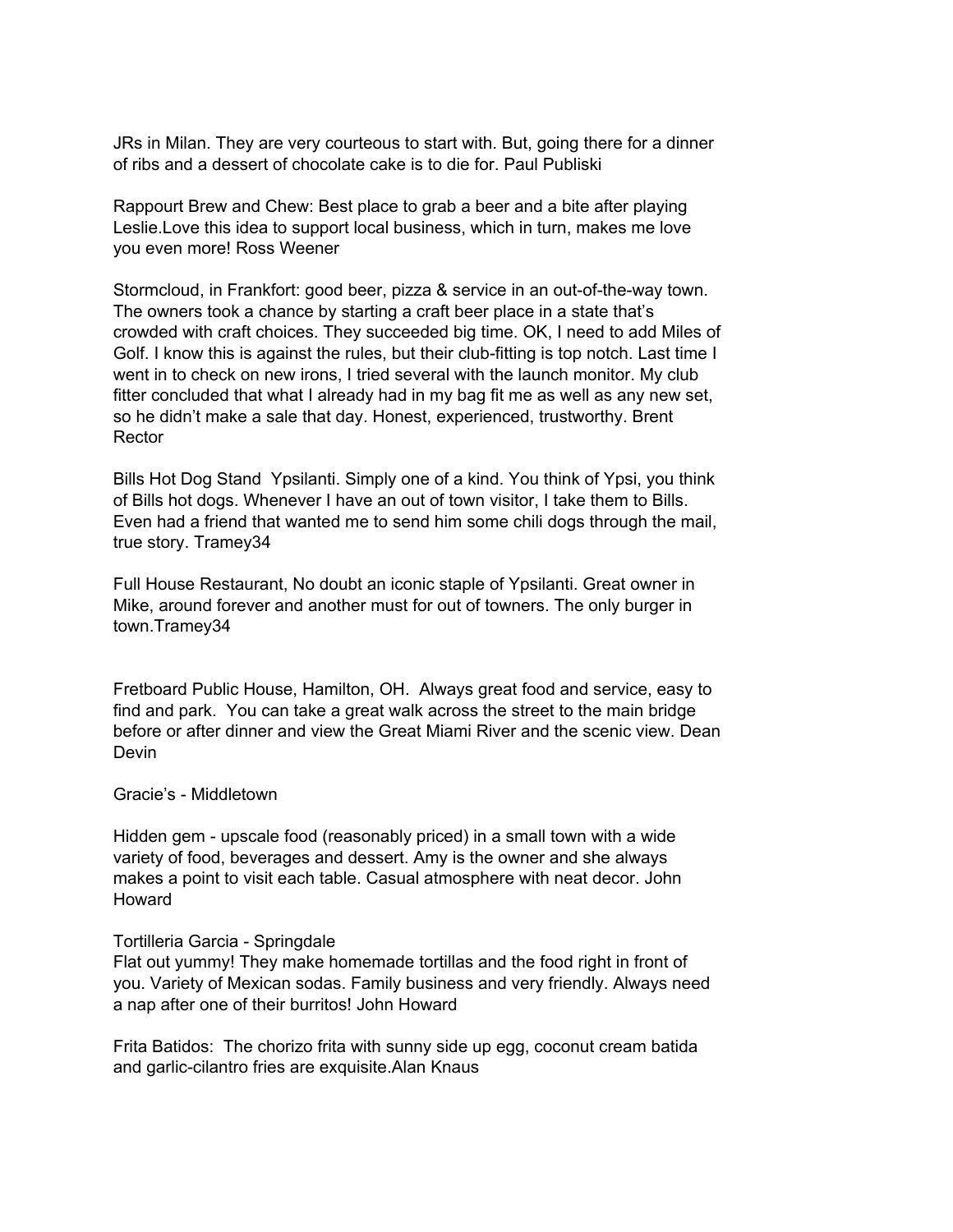Pizza House. Their deep dish pizza with chorizo ands extra sauce is my favorite.Alan Knaus

Amadeus Just like grandma used to make .Greg Rominski

Sidetrack Enjoy depot town and sitting at the bar reminds me of Dad telling of picking up the chicks from railroad freight. Greg Rominski

Pointless Brewery and Theater (Packard) – Inprov comedy and delicious beer just down Packard from Miles of Golf. This place is a gem in our community that few people know about.Brian M. Rubel

King Shing (Carpenter Road) – Love to hit balls at Miles of Golf and pick-up take-out from the tasty Chinese restaurant just down the street from Miles. Brian M. Rubel

Dimo's, Ann Arbor on Stadium across from the post office. Best donuts in town. An occasion donut from Dimo's provides so many good feelings, memories, and calmness that your golf swing is sure to be smooth and scores will improve. Great breakfast sandwiches as well. Walid's "friendly" greeting and banter always leave me in a good mode. Eric Macke·

Angelo's, Ann Arbor – raisin bread (mic drop, time for golf!) Eric Macke

Skyine Chili, Cincinnati. A shout out to my friends and family in Cincinnati. Every time I go to Cincinnati, I must stop in at Skyline for some coneys piled high with cheese or the trip is not complete. Eric Macke

Brecon Grill-Saline. Great staff. I am always greeted with a smile. The owner goes out of his way to say hello. Generous cocktails and their \$5 glass of wine during Happy Hour is a great deal. Their menu covers almost everyone's appetite.

Just a great pub where everyone knows your name. Dave Hahn

Paisanos Restaurant

Owners, Mike and Bridgett Roddy Are always on top of their game. Perhaps the most… At least one of the most consistent food venues in town. That's saying a lot. Ed McEachern

Bell's Diner - Best BiBimBap ER Baird Pacific Rim - Best Big Eye Tuna ER Baird Grange Kitchen & Bar - Best Chef ER Baird

Back Porch Saloon. West chester, Ohio. mGood food,friendly staff, and you can't beat their outdoor area during good weather!

Municipal Brew Works. Hamilton, Ohio. Many great tasting beers, friendly environment, and right next to Hamilton's outdoor concert venue. I've heard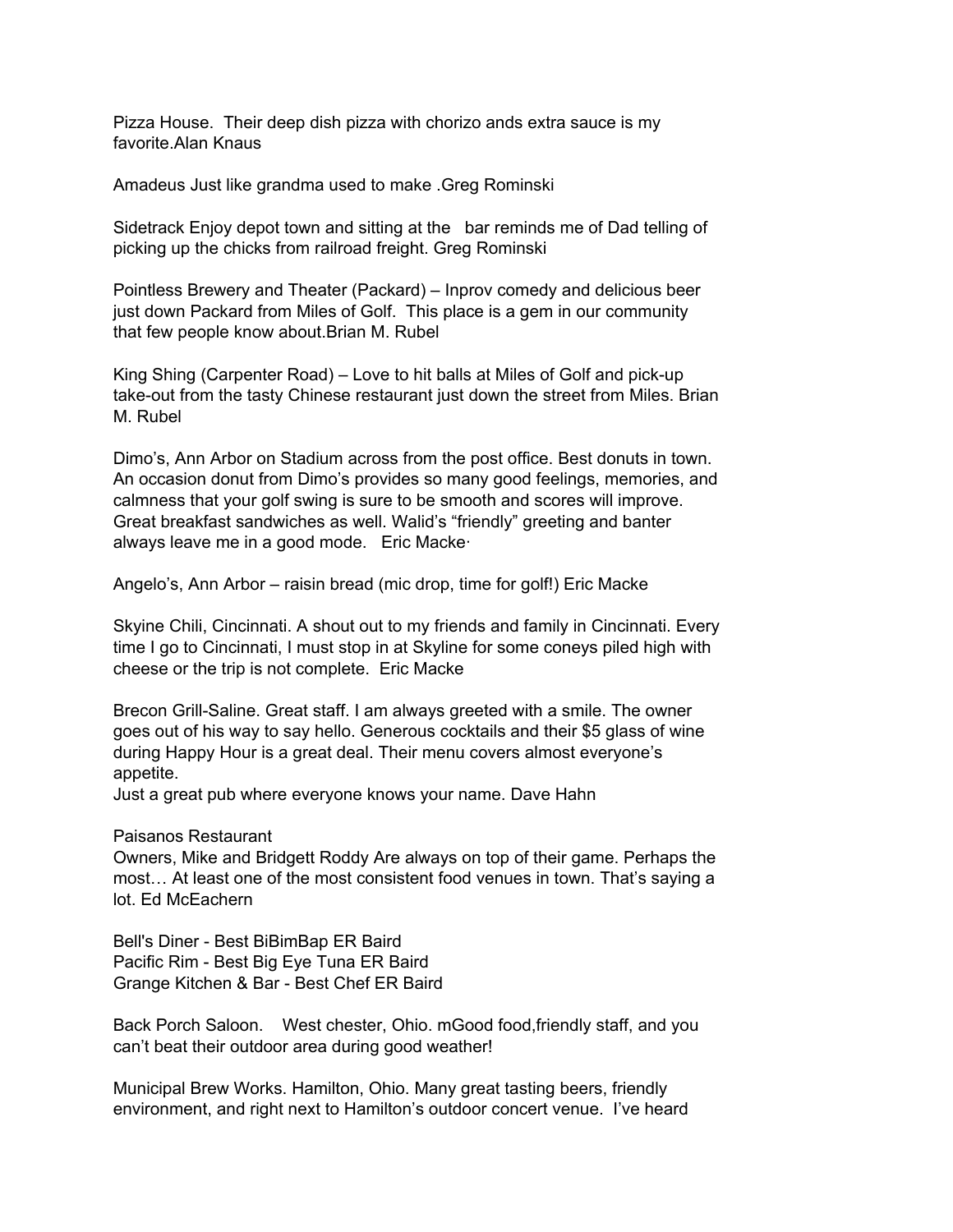that the Michigan governor has extended their stay at home order until such time that Michigan football beats Ohio State!!! Go Bux!!



Patrick Hoban

The Fuel, in Brighton, Mi, Green Oak Village Place Fresh raw food meals. The meals are delicious and filling. You will want to go back for more.

Caseys Tavern They have by far the best burgers in town, great specials and are a place where locals always gather…and newcomers are delighted at the offerings. Friendly, outstanding food and a warm gathering place. Steve Goldstein

Bagel Fragel. Although they moved from Plymouth Road to Washtenaw (just lately), they are the epitome of a "family-like" bagel store. Always excellent bagels (and Fragels!!) with a great and friendly staff. It is easy to become a regular and feel like you are part of the family. When they had to shut down, due to rent or lease renewals issues, the 6 months or more before they found a new place to open…felt like a loss. While you could drive to the other side of town to Barry's bagels….or go to Plum market on Plymouth road for a small sample of Barry's bagels, it wasn't the same. It also turns out that while Zingerman's is truly an unbelievable place, they actually do not have the best bagels (personal opinion). Hopefully the regulars found their way to the new location. Steve Goldstein

Hello Faz Pizza in A2— OMG — the sauce! the crust! and the owners are such lovely kind people. The first meal we had in Ann Arbor when we moved here 6.5 years ago and they are always our go-to for pizza. Robin Wagner

Brewed Awakenings, Saline. The owner of this coffee shop, Kim, gives back to the Saline community like no other. She has never had anything less than a perfect health inspection and makes amazing food, the best Mac N Cheese around! Cindy Munday

Palm Palace, Ann Arbor. Great food at a reasonable price and the first I've seen to offer tamper proof packaging to keep food deliveries safe. Cindy Munday

Young's Dairy Yellow Springs Ohio, the portions of food are overwhelming, including the dips of ice cream, I joined the Cowin club for \$89.00 unlimited golf range, mini golf, batting cages, and children's rides. 100 years of pride and good service. Enjoying my new clubs, only 5 rounds so far, it was worth the drive from Enon Ohio.

Harvest Moon Restaurant (Ypsilanti) - Good honest food with more than enough portion sizes. Now that they have a bar and a big screen TV - well it doesn't get much better. Prices are great and the service is always top notch. Ready for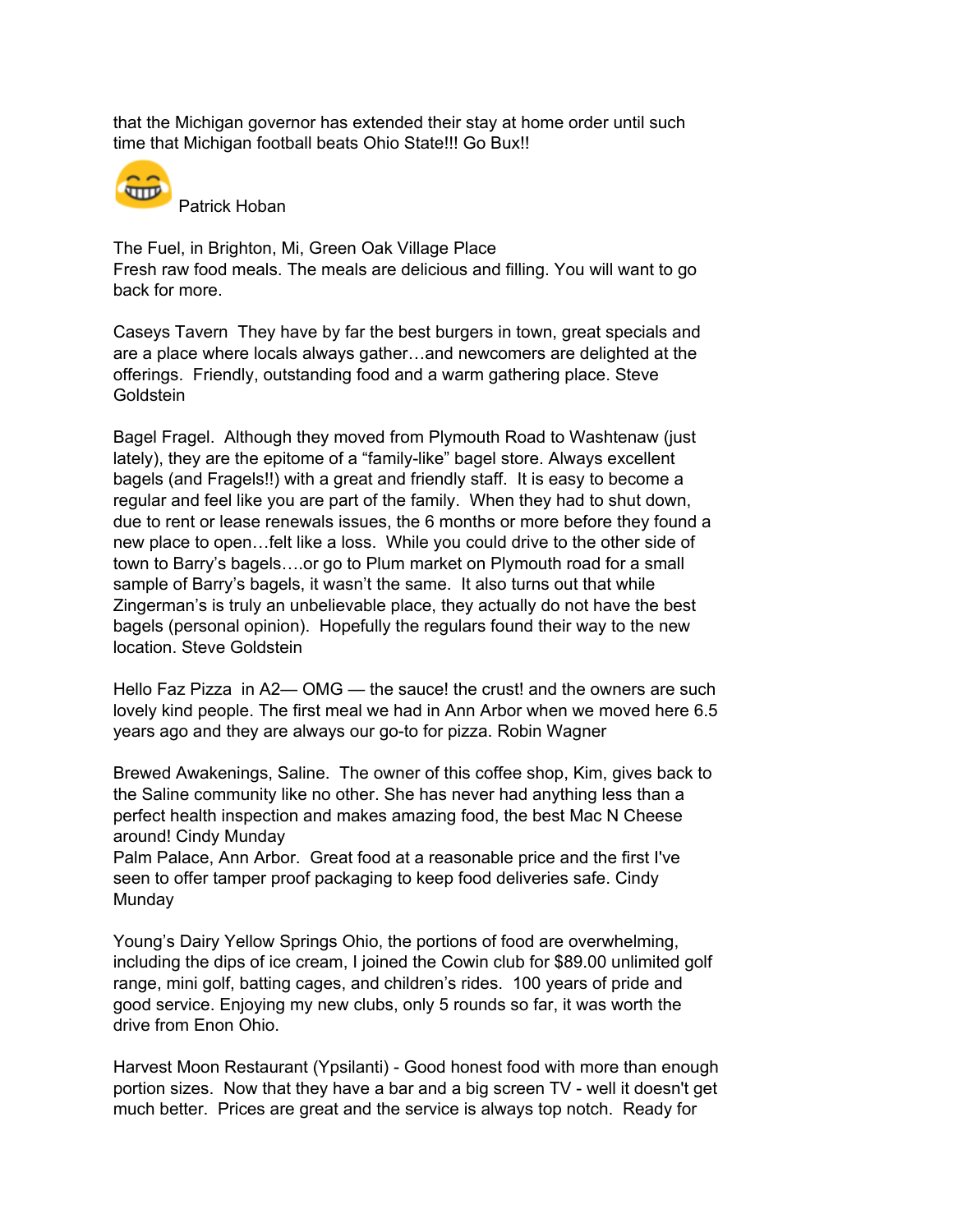the closure to be over and get back there for breakfast on a Saturday morning! Stephen Johnston

Paesano's Restaurant (Ann Arbor)- Tired of cooking? Need a trusted take out where the food is fresh, prepared beautifully and always made to meet your preference. Brought to the vehicle with a nice voice although we can't see the smile through the mask. And showing up in a suit and tie or in your "jammies" it doesn't matter. Throw in a bottle of wine and don't worry about the stay at home order for at least one night.Stephen Johnston

Salt Springs Brewery.... Great beer, good food, fantastic Owners and Brewers, and prior to Covid.... a special Thirsty Thursday hangout!! Ed Lustenader

Mi Zarape Mexican restaurant.... Great food, good drinks, and wonderful waitstaff!! I hope they survive and come back. Ed Lustenader

Corner Brewery (Ypsi): Delicious beers, spacious laid back atmosphere, outstanding service, delicious food, best brewpub around. Barrie, William

Pita Pita (Yspi): Family run restaurant. We have been going there for years. The food is delicious, the staff treat us like family. Best Baba Gannuje and Karnabeet around. They have delicious meat options as well, but my vegan wife has convinced me to try these exotic and delicious vegetarian plates.Barrie, William

Black Pearl (Ann Arbor): Great Main Street restaurant, outdoor dining on summer days is so relaxing, best fish tacos (by far) in Michigan, staff are always professional. Barrie, William

Mark's Midtown Coney The Saline location is "our place". My wife and I are both teachers, and we always go there for breakfast with our two kids on snow days. (we are about to be "empty nesters", so this will be a fond memory). We know waitstaff by name....Tara and Ashley have served our kids since they were in highchairs. Jeff Sloan

Weber's Just a first-class operation. We have been celebrating birthdays and other important occasions in their restaurant for years. My grandma, a 1933 grad.,would never miss her "U of M Club" luncheons held there every Monday during football season. Jeff Sloan

Washtenaw Dairy: they have a great selection of flavors, the ice cream is excellent quality, and the servers are always smiling and pleasant. Nathan Greenough

Leo's Coney Island (on Carpenter Rd.): the food selection is quite vast, their prices are low, and the food comes very fast! Nathan Greenough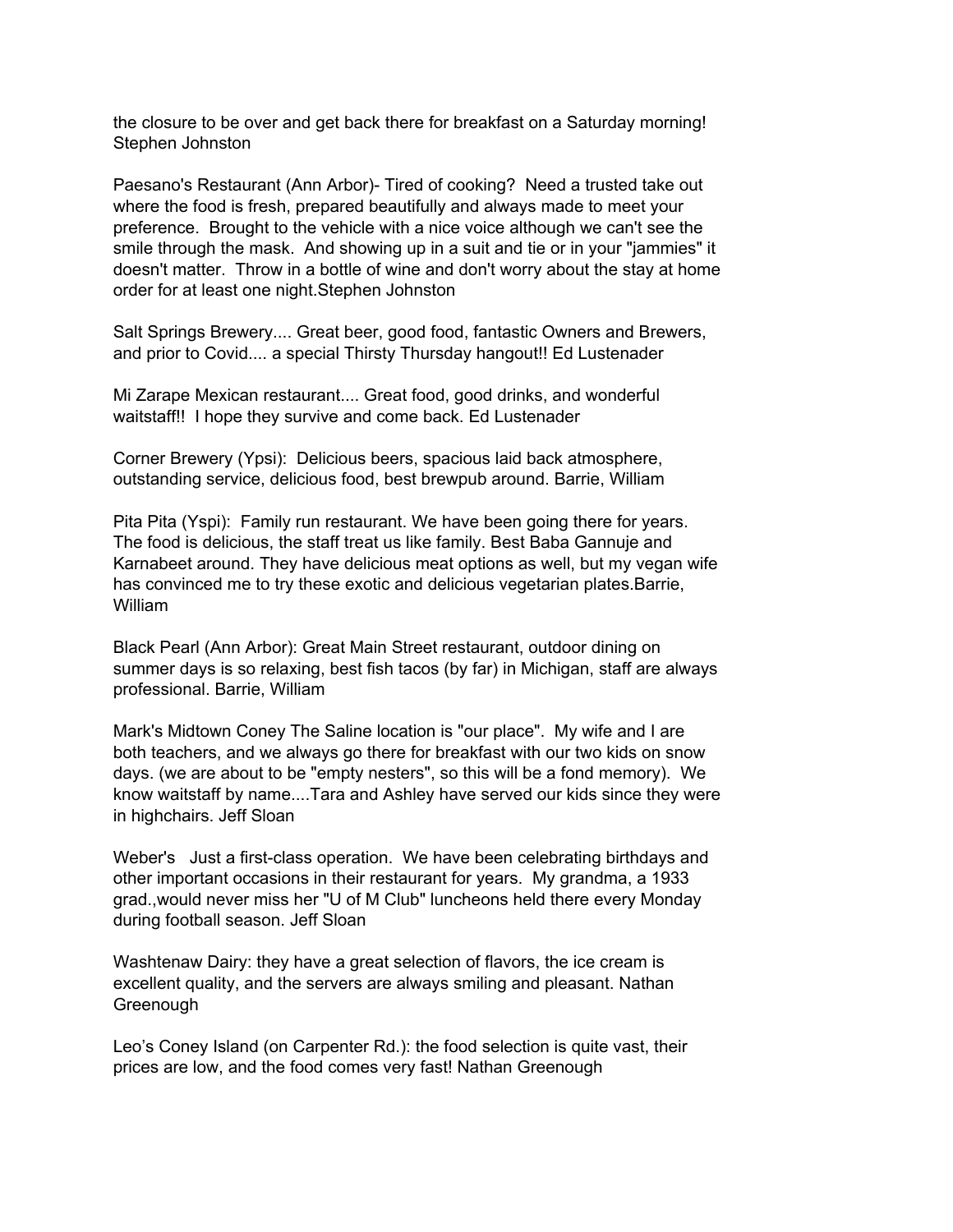The Bomber Restaurant, Ypsilanti. A local favorite that supports the community. Interesting and historical decor, both military and non-military, make it a great place to people watch. The staff is always great. On game days you see people decked out in EMU and UM regalia so you know the reach is beyond Ypsilanti. Brian Fitzgerald

Knights Steakhouse. I like the original on the west side, and the one in Jackson, more than the downtown location because of parking and the menu is a bit different and old-fashioned. The drinks are well proportioned and the food is almost always very good. Excellent location for lunch. Another superior location for people watching - folks in suits, sport coats, dresses, casual wear, hats on head (not a fan of that), some tie dye once in a while. The decor is cheesy, but that is part of the charm and reminds me of restaurants of my parents' era. Brian Fitzgerald

Dairy Queen, Ann Arbor and Saline. The owner is probably the best golfer in the area, a friend, and a great place for kids to work. Plus it makes me feel like a kid again to get a cone dipped in chocolate. Chris Mile

Star's Cafe, Ann Arbor. Located in the Westgate shopping plaza, Star's is a "Mom & Pop" Lebanese place that exudes friendly charm and Middle Eastern hospitality, with the best hummus you'll ever taste. William King

Leos coney island. Its a great place for lunch, after hitting a bucket.Michael Dailey

Casablanca Restaurant -- Authentic Moroccan & Middle Eastern Cuisine. 734-961-7828. 2333 WASHTENAW AVE. YPSILANTI MI 48197. Always friendly, excellent food, really like the Moroccan food. Jim Daniels

Fun 4 All, Carpenter Road, Ypsilanti: In addition to being a golfer, I'm a "hobby gamer." Long winter golf layoffs are filled with "thinky" board games like Ticket To Ride, Concordia, and Raiders of the North Sea. Fun 4 All fills my board game addiction like Miles of Golf fills my golf addiction.As an aside, here's the key to all of my favorite local businesses: The Staff. Staff at my favorite locally owned businesses know their stock, know their customers' needs and always seem happy to help me out (even when my questions are stupid).

Zal Gaz Grotto -2070 West Stadium Blvd, Ann Arbor, MI 48103, 734.663.1202 - a club for masons that is trying to survive in today's world, one of the few places left booking live music of all kinds at reasonable hours (8-11pm) , has room for dancing as well. Jim Daniels

Roos Roast on Industrial, Ann Arbor. The most unlikely spot you would ever imagine for a coffee shop. When I first went there I thought "no way will this ever make it" but the coffee was so good and the funkiness so outstanding it did make it and is booming business. Chris Mile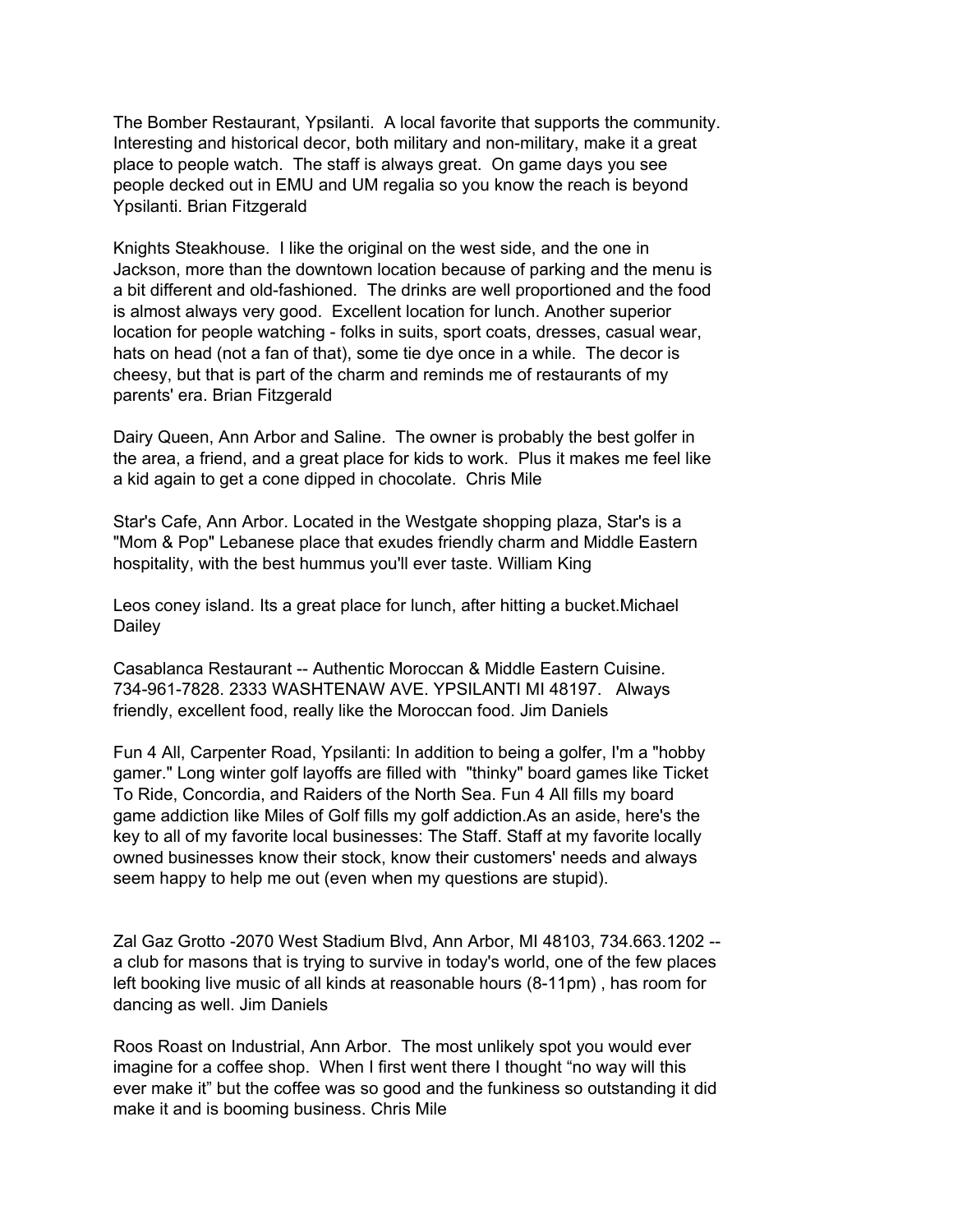Tag's Café in Colerain Township on Springdale Road. I ADORE this small, family-owned and operated café-restaurant (owned and operated by my friend from high school, Terri Graber, whose initials make up the name "Tag's"). This café has authentic HOMEMADE food, made by Terri and her staff, and EVERYTHING is to die for! But especially her chicken salad, and meat loaf dinner! The homemade brownies, cookies, pumpkin bread, seasonal favorites, well I just cannot say enough about this adorable café. Plus, since I am a coffee lover, I appreciate that she uses all different coffee mugs to serve her guests, not a generic-one-kind of mug…..but all different ones, which is unique and I ADORE uniqueness! You will not be disappointed to frequent this café for food. Terri currently has carry-out available. She's one of the BEST! Kudos and applause to Terri, her staff and her ADORABLE café! Applause to all three of these local businesses, all run efficiently, all employing hard-working young individuals, all making so much deliciousness for all of us! Hats off to these three FABULOUS local businesses! Kay Brown

Morgan and York. Ann Arbor. They have gone through so many iterations to make this place work and it finally looks like it has made it. A local coffee shop at Packard near stadium with great food and ambiance. Chris Mile

The Cone ice cream stand! I also ADORE this small local business - mainly because ice cream makes so many people happy, including me! Who doesn't want to visit a local ice cream stand on a hot summer evening with family or friends? The Cone is located on Tylersville Road in West Chester (I think), close to Cincinnati-Dayton Road. I have my favorites from the Cone, but I always ponder choosing something new and different just cuz I can! Delicious, quick, easy access, employing hard-working young people - All of these things make this an easy choice for a local business. But probably most of all, I LOVE how this business brings joy to children, young adults, older adults, even dogs (mine included!) Who doesn't enjoy ice cream. Applause to all three of these local businesses, all run efficiently, all employing hard-working young individuals, all making so much deliciousness for all of us! Hats off to these three FABULOUS local businesses! Kay Brown

Trinity Pub. Fairfield Ohio. My favorite hangout after work at Miles of Golf in Fairfield. It is right on the old Miami Erie Canal that is not a great hiking and running trail. Chris Mile

Flub's!!! Need I say more? Can you tell I ADORE ice cream? …..probably why I run, because I adore ice cream! Flub's ice cream shop has two locations - one in Fairfield at Village Green, and the other in Hamilton. My favorite at Flub's is the #11 Cyclone, or "Cousin Weezie's Reece's Pieces" with hot fudge added! SOOOOOO MUCH YUMMMMMM! For the same reasons I ADORE the Cone, I love Flub's. Another Wonderful local business employing young adults who work hard and quick to handle their wonderful summer crowds. Once again, who doesn't enjoy ice cream on a hot summer evening? Applause to all three of these local businesses, all run efficiently, all employing hard-working young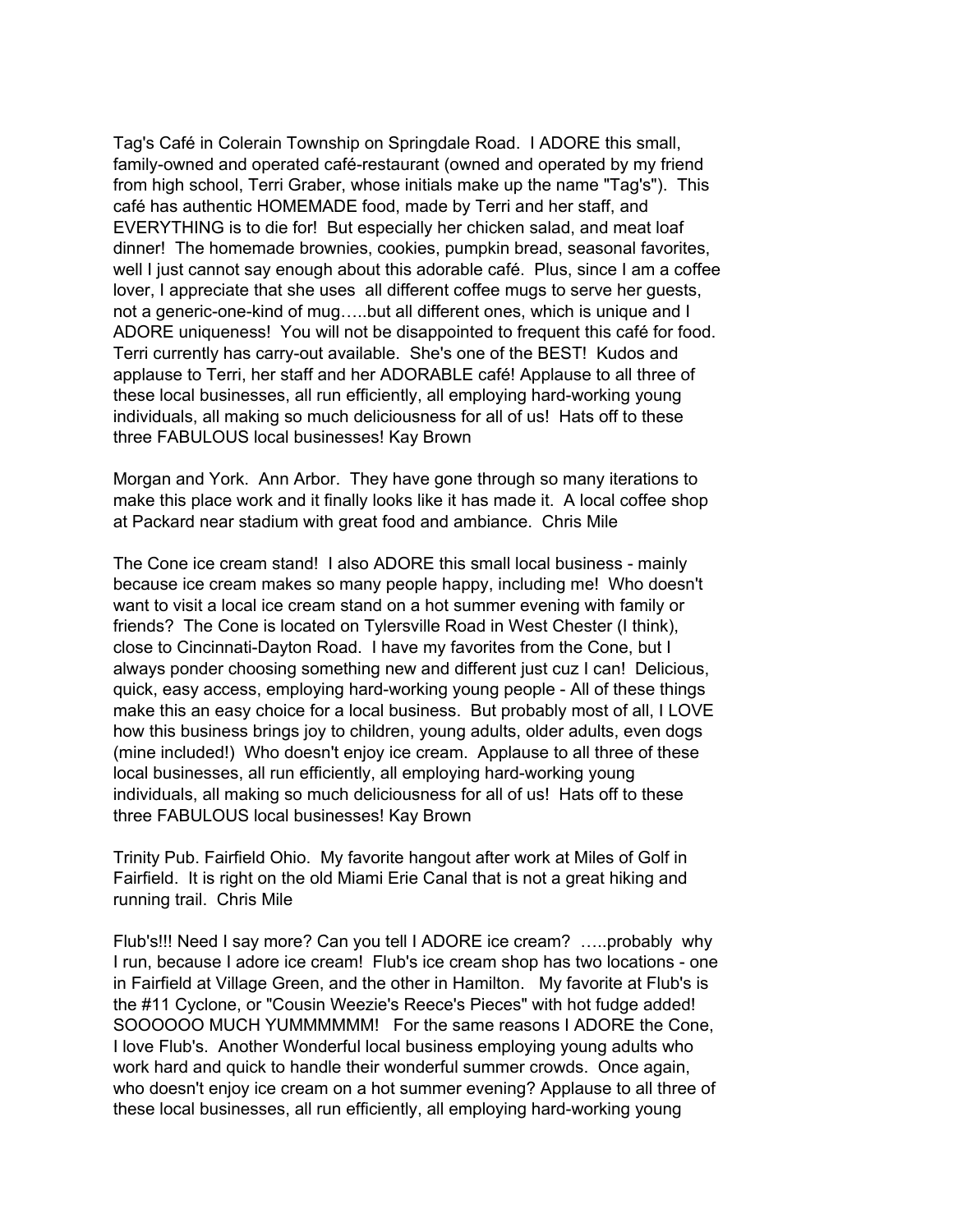individuals, all making so much deliciousness for all of us! Hats off to these three FABULOUS local businesses! Kay Brown

HOMES Brewery - The best beer in AA could be all that's needed for this list, but this place has consistently been our go-to happy hour/lunch/sports stop for their service, quality, and originality. We also really hope their current take-out burritos remain on the menu post-covid. Stephen Lott

Knight's steakhouse and market, Ann Arbor. Great family feel in their restaurants. Excellent food & drink at value pricing. Great places to socialize with the local community.John Codere

The Alley Bar, on Liberty in Ann Arbor

Friendly staff, great drinks, comfortable place and good art. The place where the service industry go for a drink. Jim Schulz

#### The Last Word on Huron in Ann Arbor

This place is like a "speakeasy" with only a small sign on the wall. The cocktails are out of this world and on Thursday they have nice jazz by locals. Last Word is giving away 300 meals a week for the workers in the service industry for them and their families. Hats off to them! Jim Schulz

Live on 1st in Ann Arbor

Nice dance club, and on Fridays from 6:30 to 9:00 they have dancing for the experienced crowd or as I call it "Geezerpalooza", great bands and friendly crowd. Jim Schulz

Bewon Korean Restaurant, Ann Arbor. Friendly and family owned featuring good portions of tasty food and a no-frills setting. Try the Bebimbap or the Bulgogi. This is #1 the place we hit for take-out when we have been on the road, and can't face shopping and cooking. They usually take a vacation (in August?) and we have learned not to get our 'mouths set' on them before making sure they are open.Alan Marshall

Dairy Queen, Ann Arbor. It's not summer without getting a Buster Bar on a warm afternoon. You can get a discount if you buy six, which we seem to do at least once in the summer. Alan Marshall

Best Happy hour! Krogers on 747....aka...the KroBar, beer wine and go shop for your snack...excellent pricing and live entertainment! Bruce Campbell

Dining Downhome...Lisa's Kitchen. Owner is usually on site. Lisa was a server for ...a long time...and is now the owner...BEST CORNED BEEF HASH IN ...ANYWHERE, REAL CORNED BEEF and taters made on the grill........ Bruce Campbell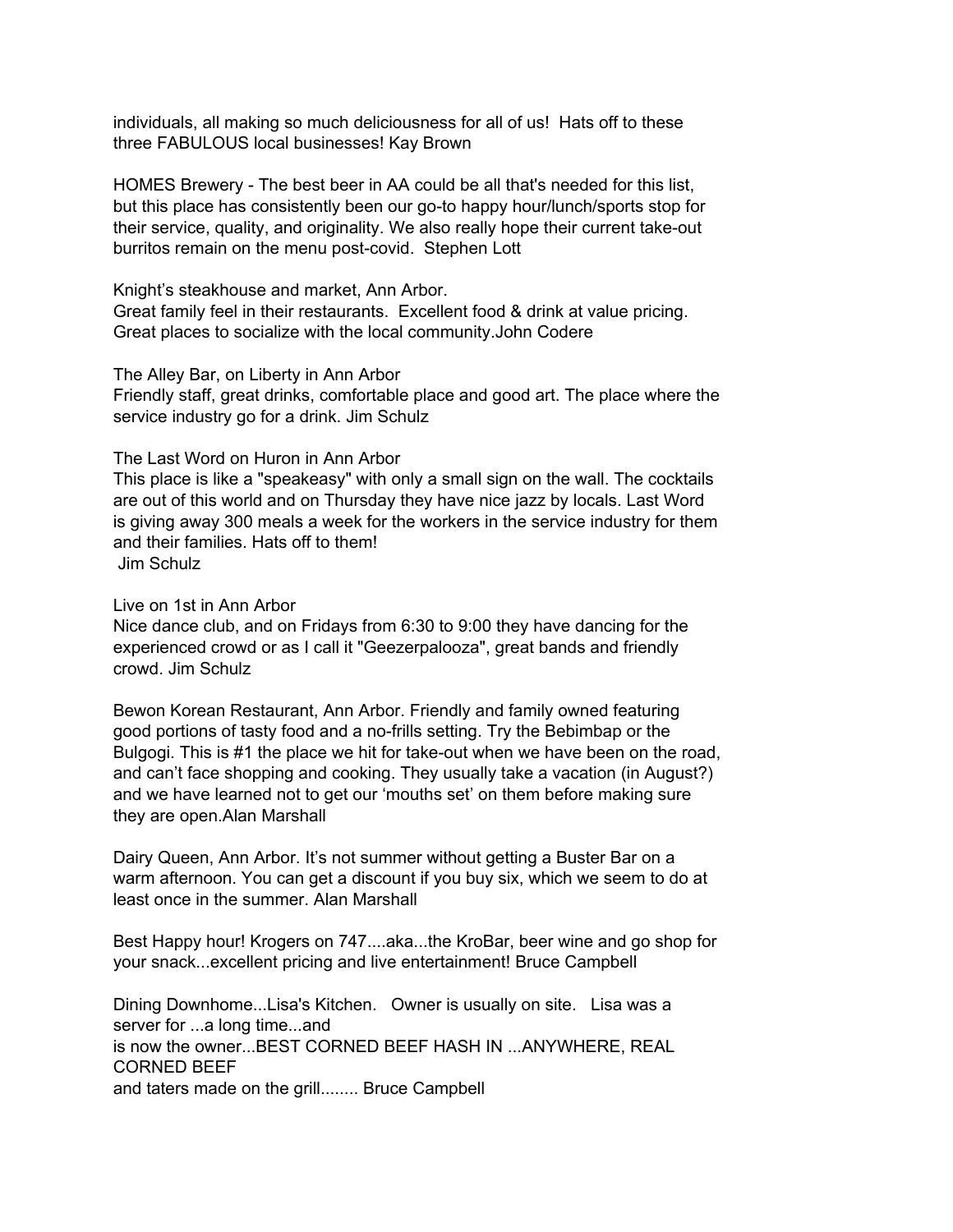Dingle House Irish Pub & Grub - West Chester, OH. This pub is not just a place to go grab a drink at happy hour, the menu is excellent as well. From traditional Irish fare to american classics, Dingle House is just a great place to eat. The staff and management team have been in place since Miles of Golf arrived in Fairfield, which speaks to the awesome atmosphere and unparalleled customer service. Bruce Campbell

Acapulcos - Fairfield, OH (and a handful of other locations) This family-owned location strives to provide a variety of Mexican dishes that are both low cost and high caliber. They are receptive to custom orders and will go the extra mile to ensure customer satisfaction. Their to-go order process is safe and efficient so I highly recommend this as a carryout option to satisfy your craving for Mexican food. As Speedy Gonzalez would say, "Andale, andale, arriba, arriba!" Matt Bauman

House of Bangkok - Fairfeld, OH. A long standing favorite for Thai food, this family-owned restaurant offers an outstanding array of dishes. After a few years of ordering a handful of favorites, I have ventured into many other dishes and have never been disappointed. They are willing to adjust spice level and make other accommodations for any palate. Matt Bauman

Raymonds Pizza - West Chester, OH. Another family-owned business that strives to provide fresh ingredients and a wide variety of Italian favorites. Raymond is also active in supporting many other local organizations, including sports teams, schools, and charities. Losing Raymond and his pizza place would be a major setback! Matt Bauman

Blank Slate Creamery – Where else can you find a line at the door for ice cream when the temperature is in the 40's? Kenneth Nemerovski

Bagel Fragel – A truly unique classic bagel found only in Ann Arbor, sorely missed for more than a year but now open on Washtenaw. Kenneth Nemerovski

Cru Gastro Lounge. Oxford Ohio. Steve Friede

Mike Pattersons wine bar and lounge are a must for any visiting Miami parent. Mike has referred most of MOG's Oxford clients Steve Friede

Bagel & Deli Shop. Oxford Ohio. Ned and Gary have achieved bagel sandwich perfection. Ask any Miami student. Steve Friede

Amerasia Chinese Restaurant. Covington Kentucky. Once you've tasted Chinese food this good all others will pale in comparison. Steve Friede

Boneheads in Willis MI. They have a wide variety of items to order & always very friendly. During the carryout only times, they take all your information on the phone & bring items out to you when you arrive to avoid as much contact as possible. Great food. Shelly Dabbs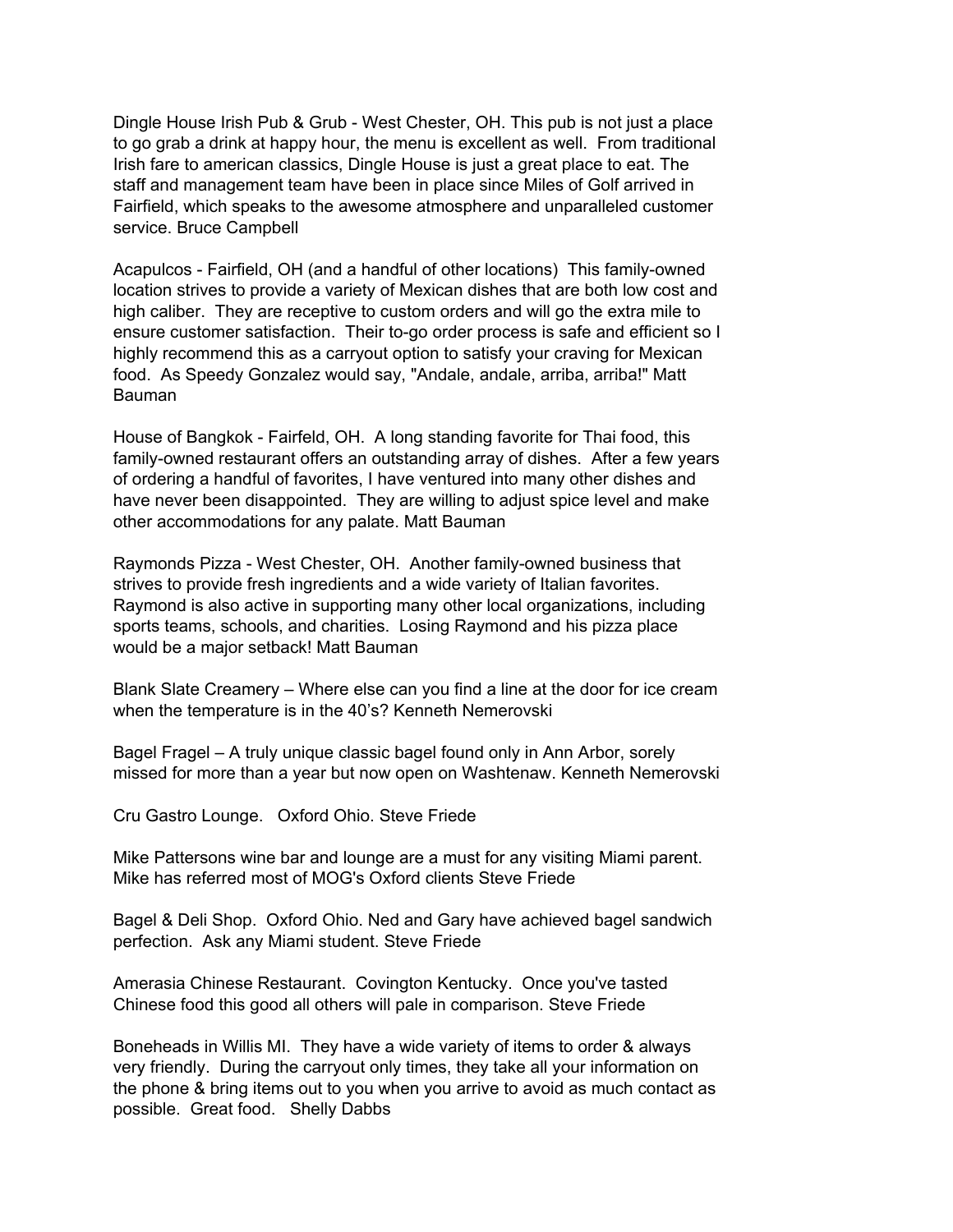Dairy Queen in Ypsilanti MI. Our go to place when we want a cold treat. The people there are always friendly & helpful. Shelly Dabbs

Casa Dominick's. This restaurant has been my go to place since I was walking to the Business School forty years ago. What can be wrong with a constant buzz in their backyard garden? William Campbell

Chela's - Before MoG had simulators our gang would grab 16 tacos from Chela's and head to the then available simulators on the west side of Ann Arbor. Chela's people are always friendly and helpful and the tacos are first rate. Chris **Heaton** 

Cafe Zamaam- big yummy portions! Lots of vegetables , staff so nice! marla sebu

Cardomon-big yummy portions, nice staff. marla sebu

Dexter's Pub (Dexter) - Like a great pair of slippers - so comfortable going in for a beer and a meal. I hope to achieve "Norm" status someday! Chris Heaton

Cabana Restaurant. Outdoor only restaurant located along River Road on the West side of town that sits on the shore of the Ohio River. Montgomerymw

Casa Blanca. Moroccan food that is almost unique even in Southeast Michigan, where we are rich in Middle-eastern restaurants. I love Syrian and Lebanese dishes, but all too often the aromas offer unfulfilled promise of flavor. Not the Moroccan fare at Casa Blanca. Truly a family-friendly place. The owner could make a killing offering late hours during Ramadan. He closes so he can be at home with his family. And after two or three visits, you become part of the family. Grote Barbers. Local barber shop owned by husband and wife for as long as I can remember. Can't wait for the opportunity to visit them again! Harry Frank

Daylight Donuts. Great place to get at great donut, muffin, eclair, or danish. They have coffee and drinks also for your convenience. Love taking my son there on a Saturday or Sunday morning to get donut and milk. We sit there for a half an hour just enjoying time together. Always a friendly and smiling staff. Jeffrey Asher

Jerusalem Garden, Ann Arbor - great chicken fattoush and hummus, very nice staff Laura Petersen

Roos Roast, Ann Arbor - the best honey vanilla latte. Laura Petersen

Casey's Tavern. Good food and service. Great atmosphere. Greg Kolecki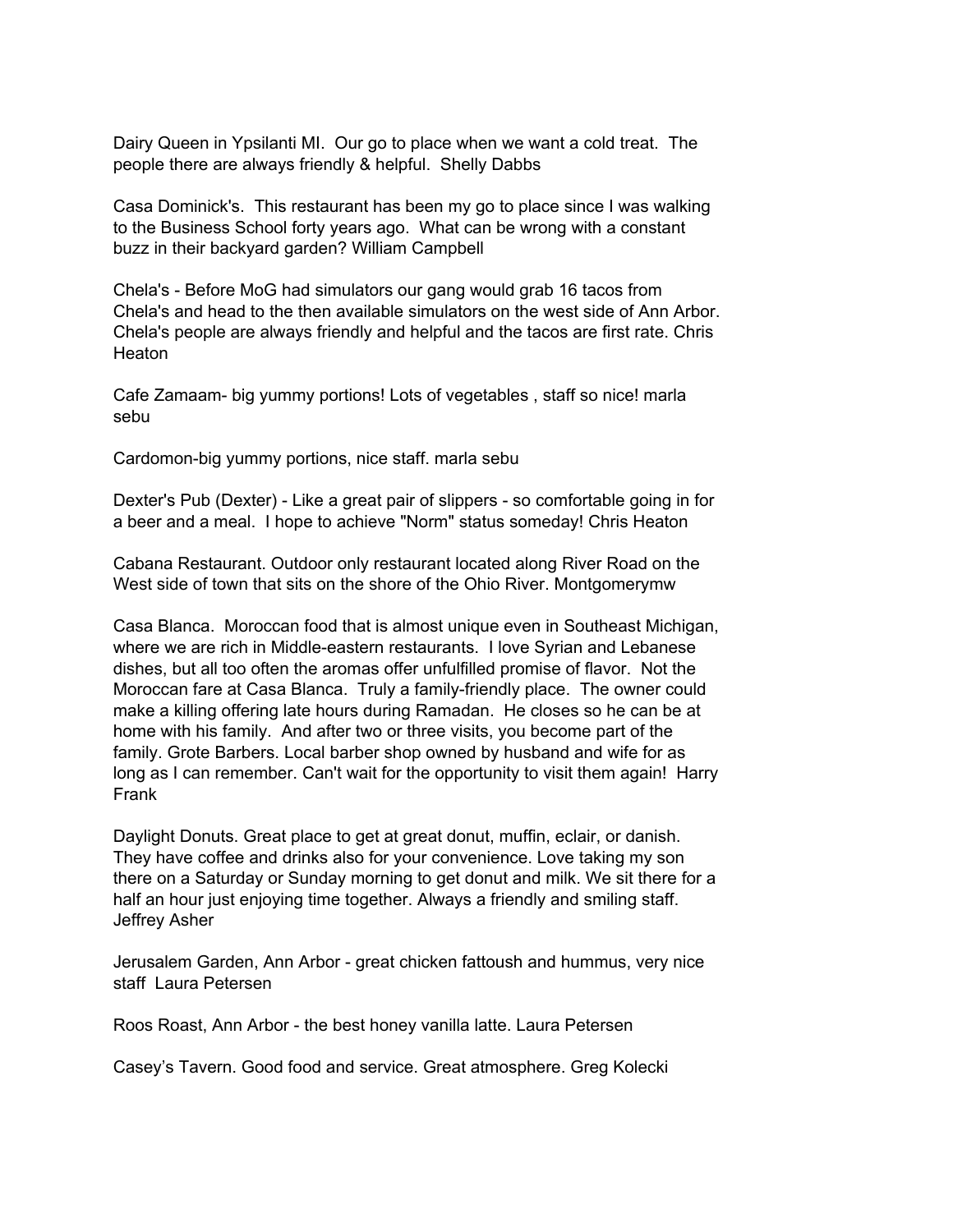Uptown Coney Island Best corn beef (not out of a can) and hash breakfast. Greg Kolecki

This is such a great idea, and I'll second your shout out for Palm Palace. Kevin **Salley** 

Eli's on Princeton Pike. Always an enjoyable experience. Food is absolutely some of the best I've had. Good variety of beer. Wait staff is always friendly and take care of you. You can sit outside in the warmer weather. A very nice neighborhood establishment. Jeffrey Asher

BW3's on Princeton Pike. I love the atmosphere and a friendly wait staff. Enjoy the food and the different varieties of craft beer on tap. Love taking my son, a family friendly place. And most of all, I love wings and their appetizers. Jeffrey Asher

Seva Restaurant: All Vegetarian menu, outstanding food and service. Order online during Covid-19. Rodney Smith

Naked Burrito. Brian Smith

Olive Garden -- sure its cheap Italian food, but I can get tasty food for my wife and kids for days at a great price ! Go go breadsticks! Mike Karr

Townies Brewery There are many breweries near my house, many within a couple miles. My friends visited from OH (2 couples), we went to a few breweries at Ann Arbor west side. They say this place was best. I agree. We can bring food or buy behind of Mexican. Also, very relaxed and open atmosphere. In night, it was very cozy and comfortable in front of fire. So, we were keep talking and relaxed as the result, we stayed several hours. Junko Sonke

Maplewood Kitchen and Bar - Downtown Cincinnati

Not only does this California-style restaurant have an incredible menu with healthy dishes for all meals of the day, its open seating floor plan energizes and inspires feelings of refreshment (or maybe that's just the Cold Pressed Juice Mimosa talking).Braden Bailie

Pho Lang Thang - Findlay Market Cincinnati

If you're looking for authentic Vietnamese cuisine, look no further than Pho Lang Thang. Having recently moved locations, their new spot is much more spacious while still keeping their top notch service and impeccable menu. Every dishl have ordered has been better than the last and if you have never tried Vietnamese coffee, you've been missing out! Braden Bailie

Mesa Loca - Hyde Park Cincinnati

This upscale Mexican boasts a menu of so many enticing and flavorful dishes that you may have analysis paralysis! The sliced steak and ceviche are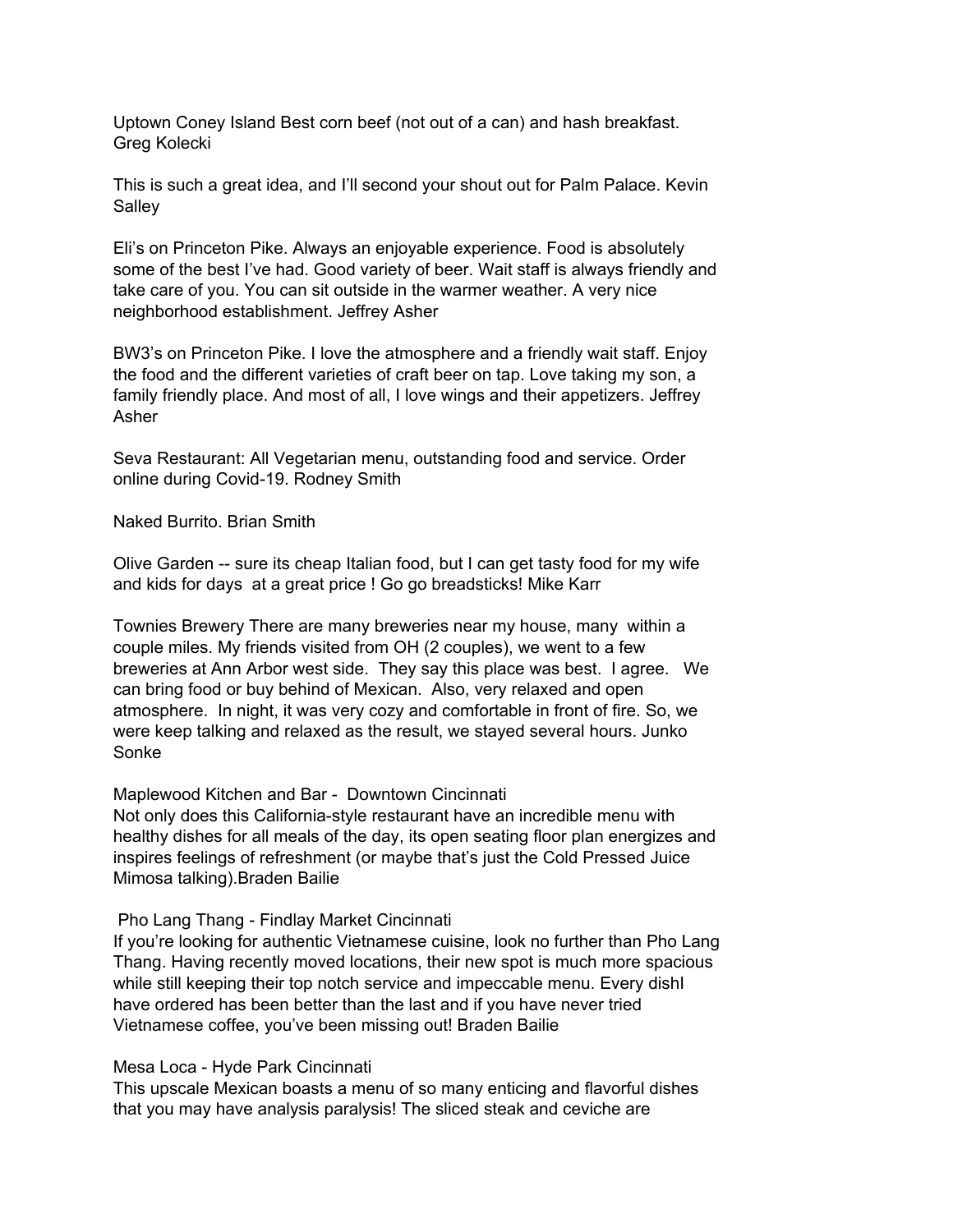phenomenal and the elote (Mexican Street Corn) is fantastic and already shaved off the cob to make it easy (and clean) to eat. The margaritas are the perfect mix of sweet and sour with just the right alcohol content to remain refreshing. Braden Bailie

Songbird cafe, great local place to visit with a friend (when safety restriction are done) Kevin Salley

Naked Burrito for their delicious food, business model, and friendliness. The food is outstanding, packaging is all compostable, and owners go out of their way to make everything perfect. Kevin Salley

## **Food**

The Wine Castle. First of all, I love the way it looks. When we go there, I feel like we are traveling to a magical land where the Prince or Princess will help us find just the right collection of beverages to cope with being cooped up at home. They occasionally get one-of-a-kind special blends, which they happily describe in enticing terms. Leslie Arwin

Dexter Bakery…I mean fresh donuts! Simple as that but the white bread (sliced) is amazing as well. Staff is friendly on top of it. Kolka, Jason

Village Corner - Best Wine Dinners ER Baird

Sparrow Market,Carl Smith

Roos Roast In the world of Coffee these guys KILL IT. Lobster Butter Love and Portland are MY two favorites but they also have many other kinds of locally roasted blends with beans from around the world. If you want a great cup of coffee hand made by a barista then skip on past Starbucks or Dunkin Doughnuts or whatever you think is the best cup in town is and head to Roos Roast It is so good that I once had a customer that needed a credit which I could not get done through our computer system and he said that is ok just get me 2 pounds of Lobster Butter Love and we will call it even. True story and DONE michael fedorko

Lehr's Meats – Milford Ohio - Get a great steak for the grill, grab a top shelf bottle of bourbon, and have a craft beer….. all in the same trip Jeffrey A. Christoff,

Jungle Jim's - like going to Kings Island for the groceryJeffrey A. Christoff,

Marv's Bakery and Meats, Located in Brighton, Mi on Grand River. This place is a hoot. Half the store is a bakery and the other half a butcher shop. The employees have a great sense of humor and are welcoming. Cakes are a "10". Breads are great! Meats are fresh and they have the best stuffed mushrooms. Even though I can't nominate you, Miles of Golf is great!!Susan Bloom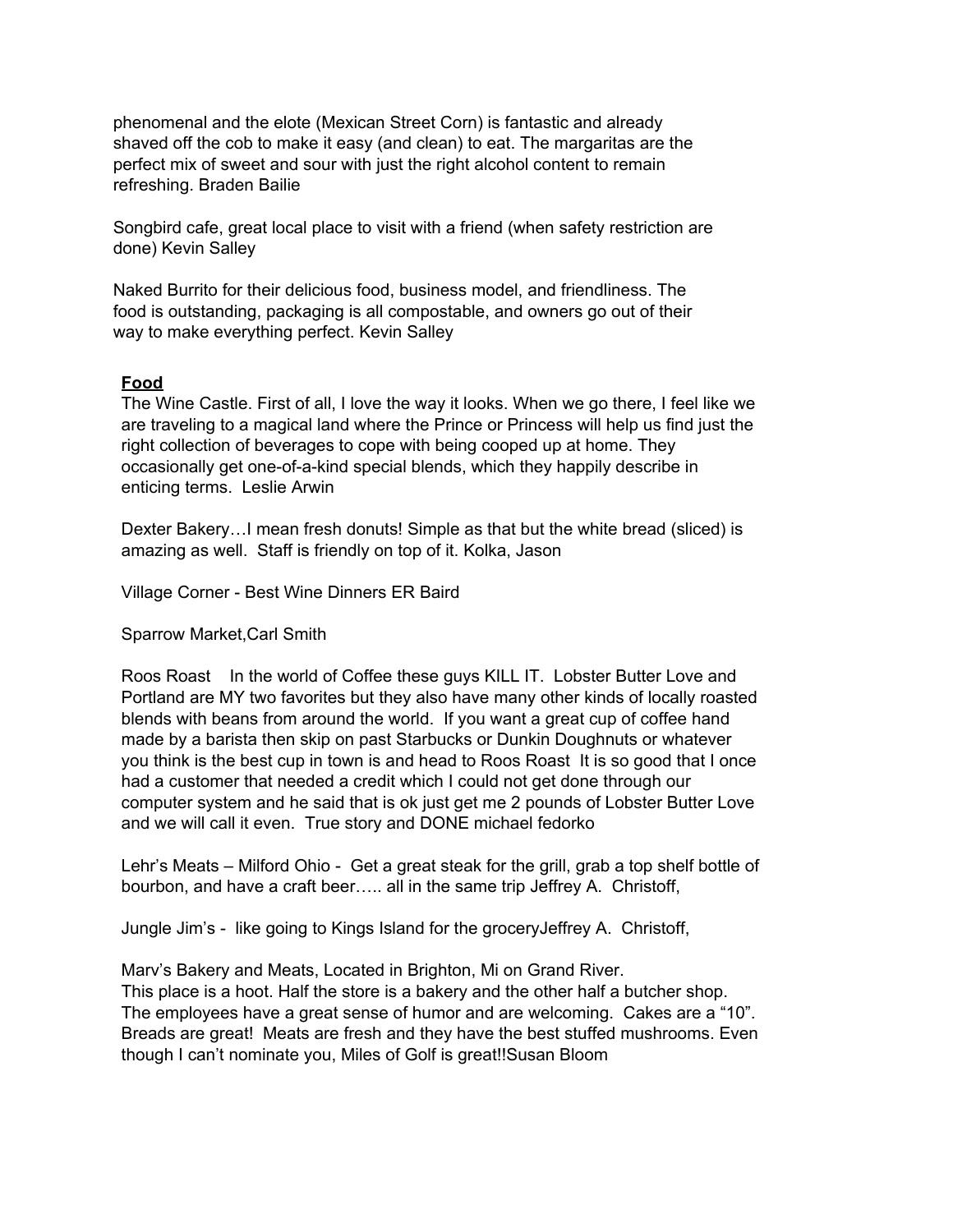Bagels and Bites, Located in Brighton, Mi on old 23.

This is the best bagel shop in town. Bagels are made fresh each morning at 4:00 am. Staff is great and friendly. Even though I can't nominate you, Miles of Golf is great!! Susan Bloom

Argus Farm Stop. Keeping us fed. Sharon Haar

Everyday Wines. Keeping us sane. Sharon Haar

Arbor Farms Market: When the meal matters the most, they never let you down. Having the best beer selection in town doesn't hurt either.Love this idea to support local business, which in turn, makes me love you even more! Ross Weener

Kroger Grocery Stores (Ann Arbor / Ypsilanti)- Deliver groceries to the car always with a smile and a kind word that we all needed during this time. The orders are typically filled correctly and prices compare favorably with anyone. Stephen Johnston

Zingerman's Bakehouse Ray Caleca

Wiard's Orchards This is a shameless plug because my mom's maiden-name is "Wiard", and her uncles and cousins own it.............but who doesn't enjoy going to an apple orchard in the fall? Wiard's is the best around because of their variety of activities. Jeff Sloan

People's Food Co-op Ray Caleca ALDI—they have good things, fresh stock, and friendly people. And they are only a 58-degree wedge away from you! STAN KUKLA

Sparrow Market Ray Caleca

Arbor Teas, Ann Arbor. Philip Johnson

Meijer, they have all the products I like at good prices.Michael Dailey

Tippins Market, Saline. Philip Johnson

Zingermans, in A2. No cost spared to make their offerings the best. Expensive, but worth it.

OK, I need to add Miles of Golf. I know this is against the rules, but their club-fitting is top notch. Last time I went in to check on new irons, I tried several with the launch monitor. My club fitter concluded that what I already had in my bag fit me as well as any new set, so he didn't make a sale that day. Honest, experienced, trustworthy. Brent Rector

Frank's Market, In Grand Rapids. An old-style butcher shop. Great quality at a fair price. Brent Rector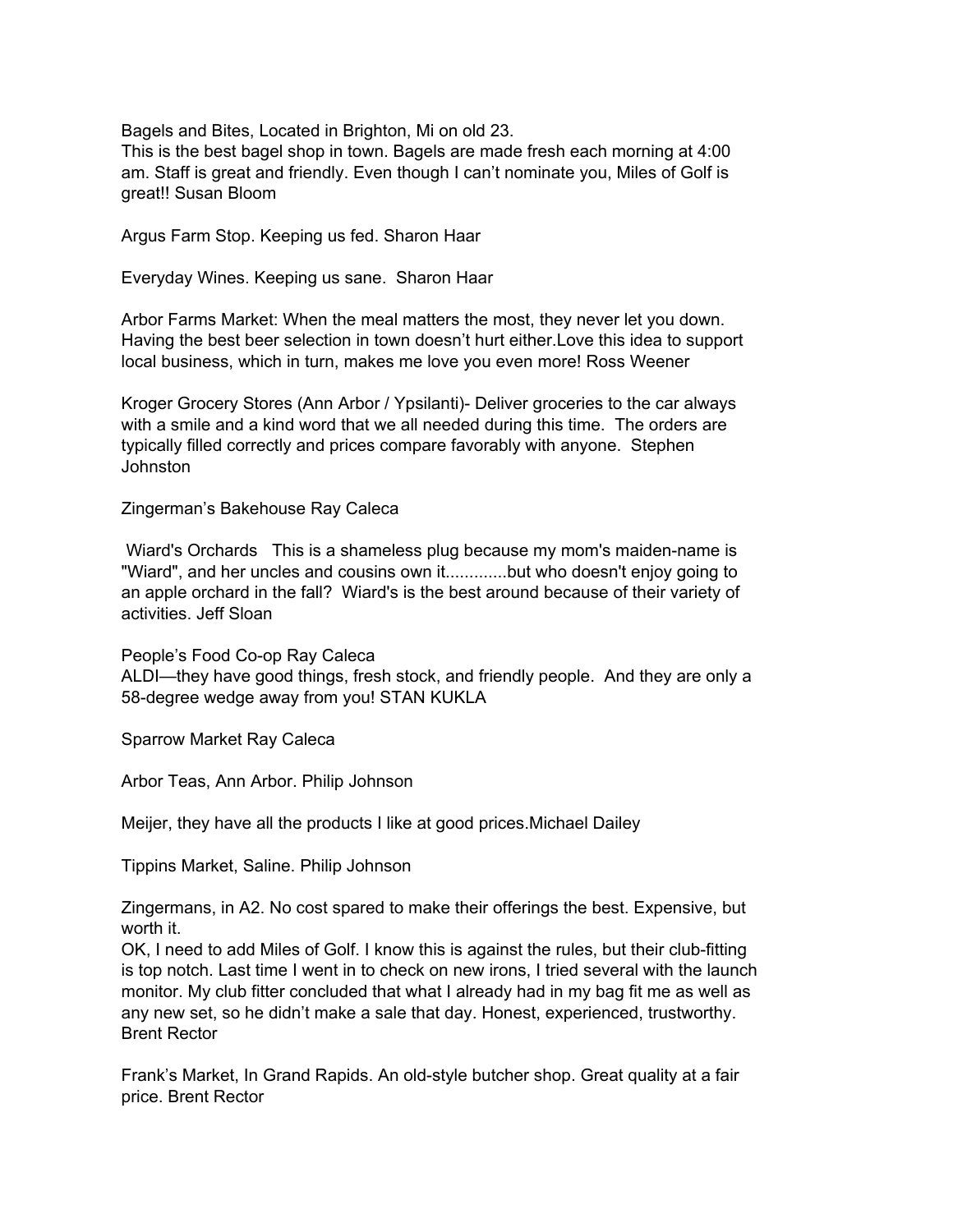Any Bakery - Bennys, Saline; Doms, Ypsi; Life is Sweet, Milan; Dimo's here, Ann Arbor and Washtenaw Dairy, Ann Arbor. By Bakery I mean Donut suppliers, LOL. Philip Johnson

Busch's grocery: Order food online, pick up at the door. Rodney Smith

#### DJ Bakery. Brian Smith

Jungle Jim's International Market - Fairfield, OH. This is a massive local grocery store that attracts customers throughout the state and the entire Midwest. It features fresh produce, unequaled meats and cheeses, awesome seafood and a top notch bakery. I am not sure how many employees this location has, but it must be a great place to work because the employees seem to remember every customer that walks in the door. Truly outstanding customer service!

Busch's grocery store; Family run grocery with great selection of fresh produce, meat, fish and beer and wine. Friendly staff always go the extra mile and happy to order anything you can't find Wagner, Deborah

Trackelments Smokery Kerrytown: The best hot and cold smoke salmon anywhere to be found, barr none. Throw into that salmon jerky, smoked trout and whitefish, smoked cheeses and always something new cooking to try. A diamond in the rough Wagner, Deborah

#### Tippins-Saline

Great selection of wine and liquor. Their pizza is second to none-love their crust. They support many local causes. Dave Hahn

#### **Hardware**

I agree about Stadium Hardware. Can't touch that! Alon Kahana Stadium Hardware: Employees always have an idea that saves me 1-2 trips to the hardware store per project. Life savers! Love this idea to support local business, which in turn, makes me love you even more! Ross Weener

Carpenter Brothers Hardware. Similar to Stadium Hardware…although not quite as big or as "all inclusive"…it has friendly helpful staff and likely almost anything you need to fix around the house or garden..get a project going, etc. Local hardware stores are critical to provide local neighborhoods with "just what you need" , especially when in the middle of a project. If we lose them to the large box hardware and lumber stores (which have great value as well), then the neighborhoods would not have the same connectivity and support for the "little things" that arise. Steve Goldstein

Ace hardware in Saline. They have been my go-to place during this crisis. Very cordial with a simple curbside pick-up process. Paul Publiski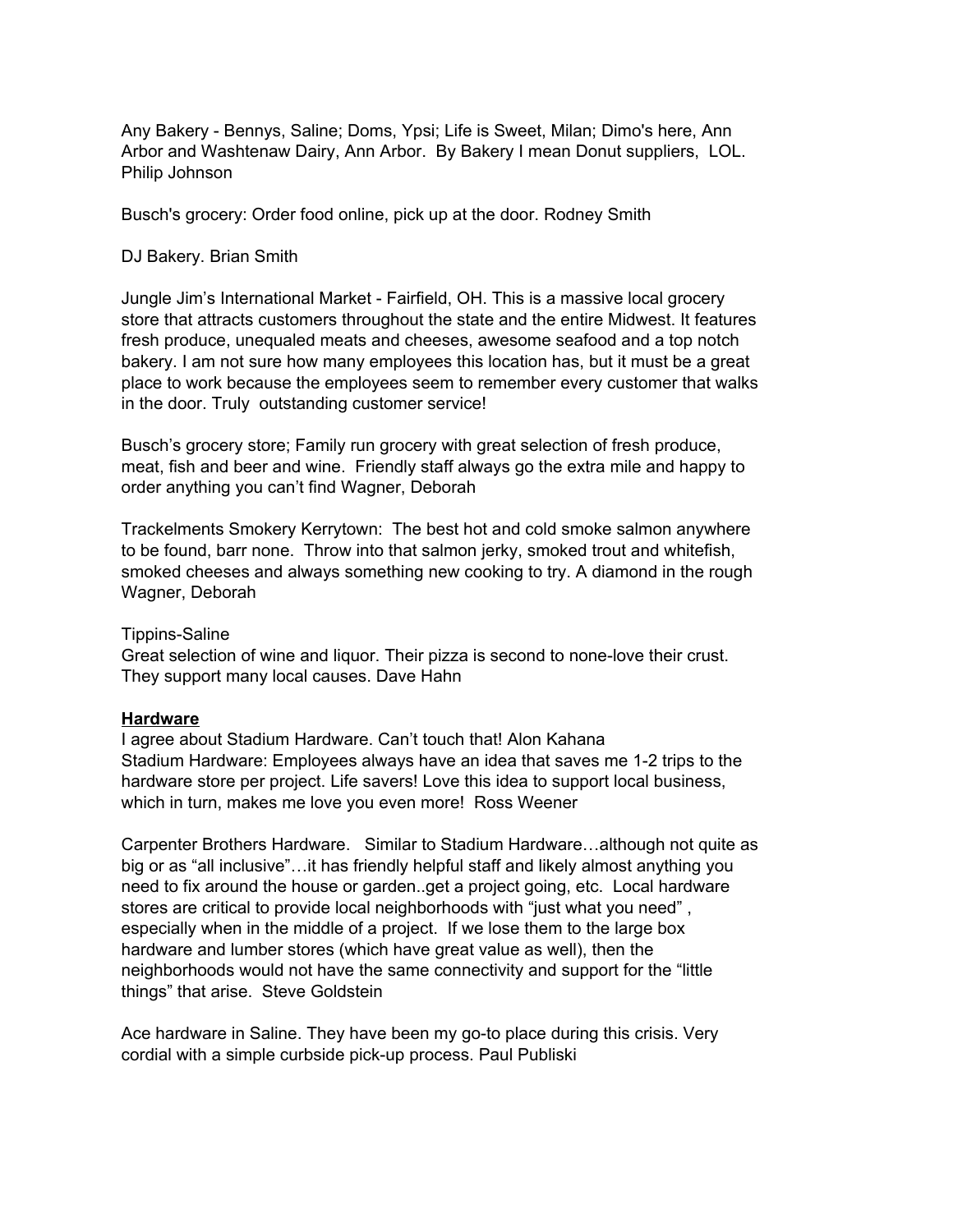Barnes Ace Hardware. I go to both of them but generally visit the Washtenaw location. Staff always greets you and there is always someone there that can answer your questions. Bonus for older golfers - they load mulch and soil into your vehicle so you don't hurt yourself by using the wrong muscles. Of course, you have to unload it when you get home. Brian Fitzgerald

Downtown Home and Garden - Best Polish Pottery Selection & Giant Amaryllis ER Baird

Ace Hardware on Washtenaw Ave. Eric (owner) has assembled a first rate staff who stands ready to help with any and all of my crazy home projects. Ed McEachern

Stadium Hardware, of course. Just when I think I have a project that is absolutely beyond my skill, the folks at Stadium Hardware will carefully explain how to do it and pick out everything I need to complete it. They are a fantastic resource. Many things in my house and yard would still be broken without them. Leslie Arwin Ace Stadium Hardware: This store has something for everyone from tools and hardware to household items. They always have great furniture and dishware and gifts for holidays as well. You can always find something there Wagner, Deborah

Stadium Hardware, Ann Arbor. Present them with a problem and they will give you the best advice you have ever received from a hardware store plus they always seem to have what you want. Chris Mile

Stadium Hardware. Great selection. Friendly and knowledgeable staff. These folks keep with the "Old School" hardware values. Going out of their way to help. Sometimes for little or no cost to you. Having worked at Schlenker Hardware many years back it would be a tragedy to lose yet another Ann Arbor iconic resource michael fedorko

Barnes Ace Hardware on Washtenaw, Ann Arbor: Barnes is packed to the rafters with things I need, and things I didn't know I needed. Hardware, tools, gardening gear, cleaning supplies, cooking implements. You name it. The staff is super helpful As an aside, here's the key to all of my favorite local businesses: The Staff. Staff at my favorite locally owned businesses know their stock, know their customers' needs and always seem happy to help me out (even when my questions are stupid). John Retzer

Stadium Hardware: You go there with a problem and they find the solution. You don't have to know what you need as they will solve the problem based on your description. Alan Knaus

Stadium Hardware - Wholeheartedly agree with you. A not so glamorous, but totally professional hardware store, topped with a smart, helpful and friendly crew of people. Chris Heaton

Stadium Hardware. Have pretty much everything for the diy person. Great service and helpful professionals on many topics. John Codere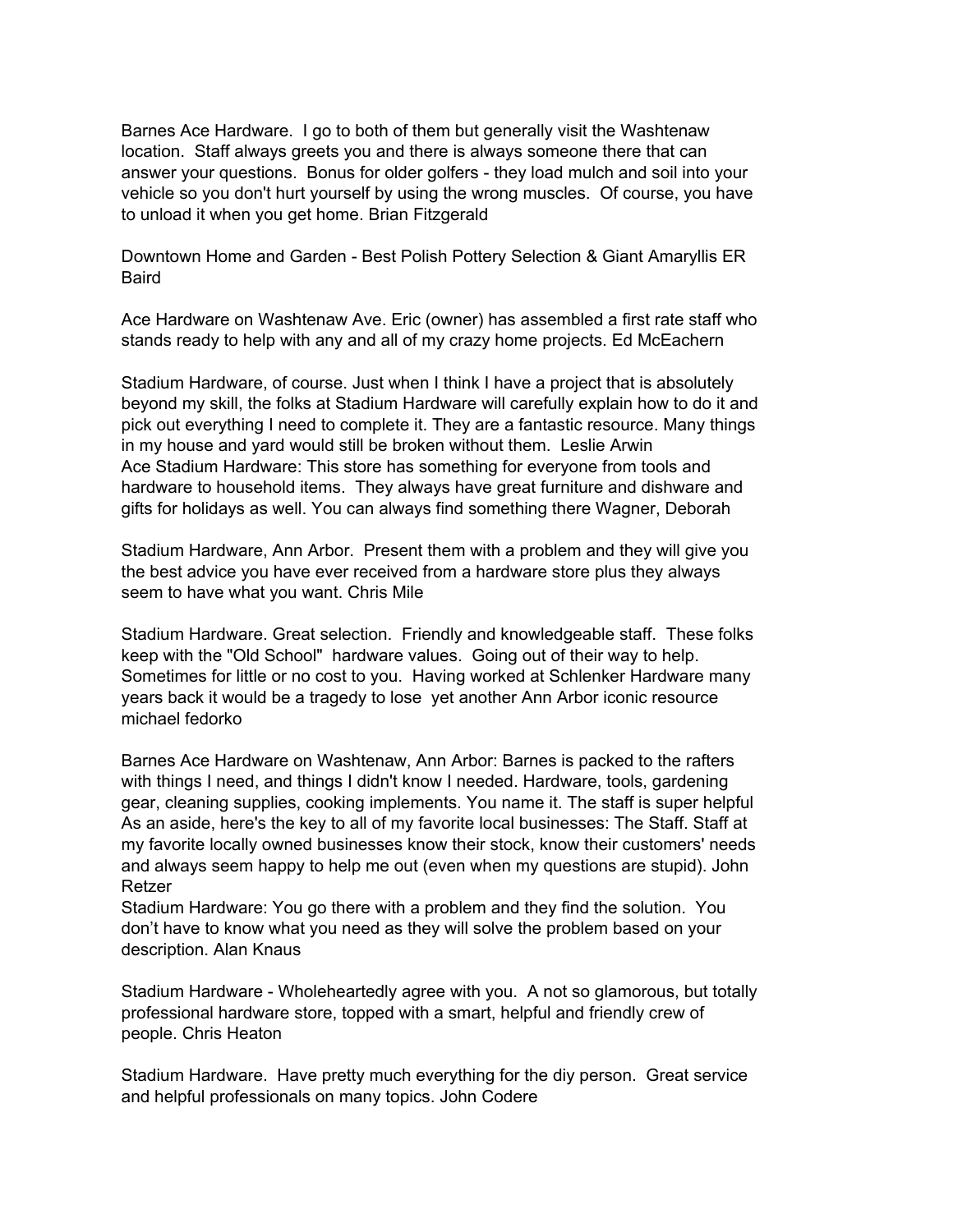Jack's Hardware (Packard) – Love to ride my bike there on a nice day and get needed supplies from a local business. This store likely has the most merchandise per square foot than any store in Ann Arbor. Brian M. Rubel

Ace Hardware, Washtenaw Avenue and Stadium Blvd stores. Wide selection for everything around the house, excellent service. Rodney Smith

Carpenters hardware store on Nixon&Plymouth, the staff know their stuff. Best small engineer repair shop. Kevin Salley

Carpenter Brothers Hardware Local, friendly, good service, fixes screen, sharpen lawn mower blades, and rental of equipment to do those project around the house. Greg Kolecki

## **Entertainment**

Putterz, Ypsilanti. The owners are kind, family focused and offer a place for kids of all ages to make memories. Cindy Munday

Emagine Theater's in Saline- Great place to catch a movie in a comfortable atmosphere. Grab a drink from the bar or have the 7 layer nachos brought to your seat, it's a great place to watch the latest blockbuster in style. brian walsh

## **Fitness**

.

Wildly Fit in A2 — if you're going to eat pizza like we do, then you need to have a great trainer to help you stay fit. Christian and Amy Wilds and their team are extraordinary — the passion they bring to fitness and helping their clients meet their fitness goals is inspiring. Love love love them. Robin Wagner

Planet Fitness (on Washtenaw): the monthly pricing is very reasonable, the gym has a wide variety of equipment, and the sanitation stations are close by which keeps the equipment nice and clean. Nathan Greenough

Western Hills Indoor Tennis Courts and Pool. This facility has been around since the early 70's and offers tennis, swimming, and a fitness center montgomery

The Health and Fitness Center at Washtenaw Community College: In safer times, I'm at the fitness center three or more times a week, lifting and doing cardio. It is bright, clean and friendly, and noticeably free of "grunters." The staff runs a bewildering variety of classes.As an aside, here's the key to all of my favorite local businesses: The Staff. Staff at my favorite locally owned businesses know their stock, know their customers' needs and always seem happy to help me out (even when my questions are stupid)

LA Fitness - Ann Arbor...... my go to gym. Enjoy the friends, the equipment is top notch, and the cycling classes rock!!! Ed Lustenader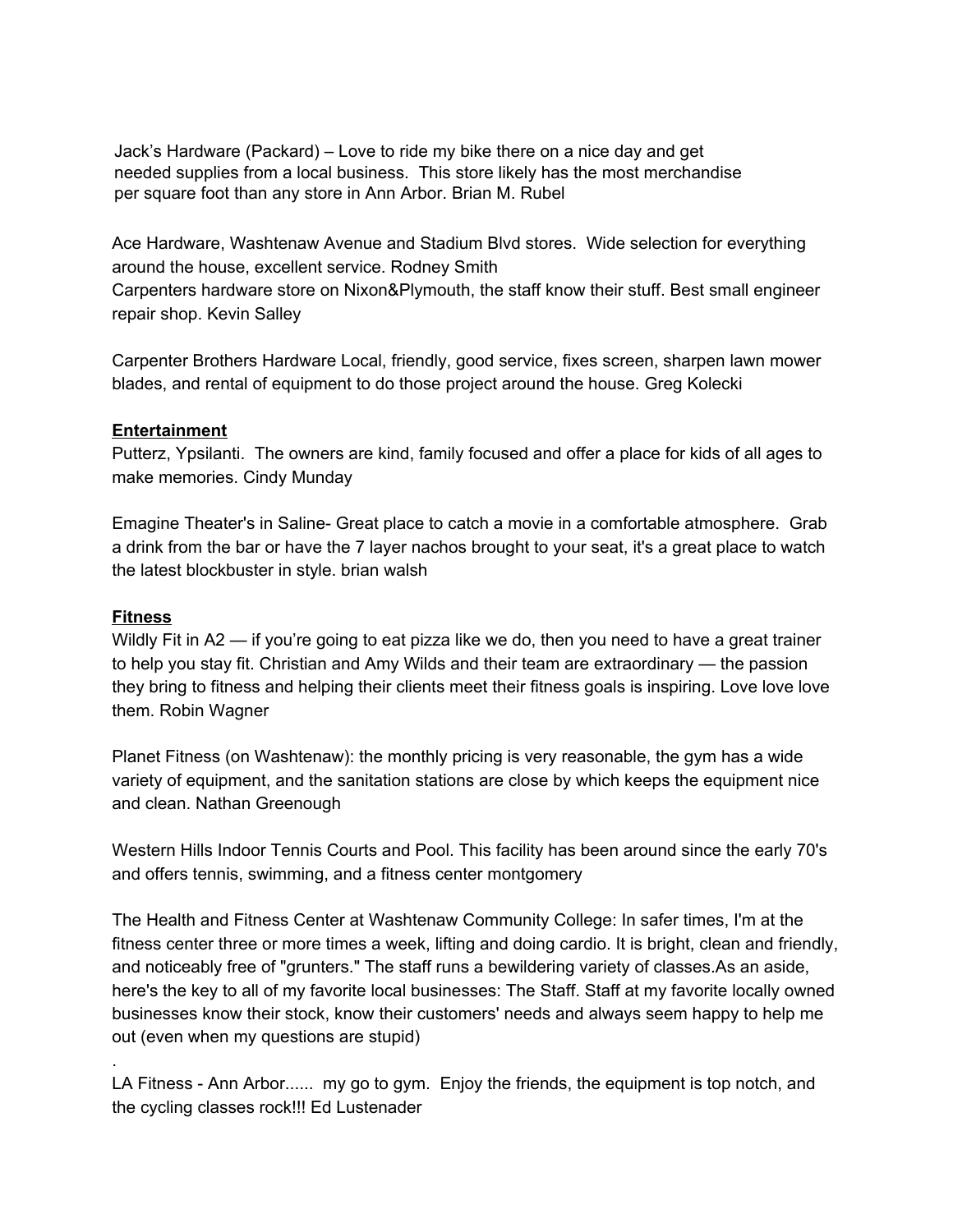#### Wildly Fit. Keeping us healthy. Sharon Haar

Wildly Fit. Small friendly gym with great trainers. They also do Fashal Stretching Therapy (FST) that is like assisted stretching. It feels great and keeps you limber. Chris Mile

Forestbrook Athletic Club. Brian Smith I love Forestbrooke Pool- the community pool in the neighborhood across Carpenter and north of Packard from MOG. They have hopes to celebrate a 60 year anniversary this summer. I hope they open, and hope there's an opportunity to celebrate. My kids grew up learning to swim, get along, hold jobs, and be part of a team thanks to this gem! Kevin Salley

Red Yoga, Ann Arbor - awesome yoga studio with great teachers and ambiance Laura Petersen

## **Golf**

St. Andrews/Cog Hill Golf Courses (West Chicago and Lemont, IL) - My first job at 14 was running carts at St. Andrews and I was hired directly by Joe and Frank Jemsek (the owners). This is where I learned a strong work ethic (never missed the 4:30 AM start time), moved up in terms of role and responsibilities, learned how to play golf, and have returned many times later in life for more golf rounds, family events, wedding receptions, drinks, and Dad's post-funeral meal. I still know many employees, the owners, and which way every green on the six courses break 47 years after first showing up for work. Some day, I hope to return and be a full-time ranger! Chuck Hookham (born to golf from the left rough!)

Miles of Golf (seriously) - More needs to said about what used to be a weed-infested Pat's Par Three (where I did play a few times, losing many balls in the weeds) that has been carefully grown over time into a true jewel for golf fanatics. Where else can you shop, hit balls, swap war stories, or have a beer with the owner, or get properly fitted for clubs or even golf balls? While I wished my lessons at the Academy would have returned me to my scratch handicap glory days, it certainly wasn't the fault of the instructors who I have seen over the years but definitely my own inabilities with aging not helping. I am probably NOT the most valued customer as I tend to stick with older equipment that works, but do shop there for my family, introduce friends, hang out by the Cluboratory for tips, and look forward to Garage Sales and when the grass tees open every year in the Player's Club. Chuck Hookham (born to golf from the left rough!)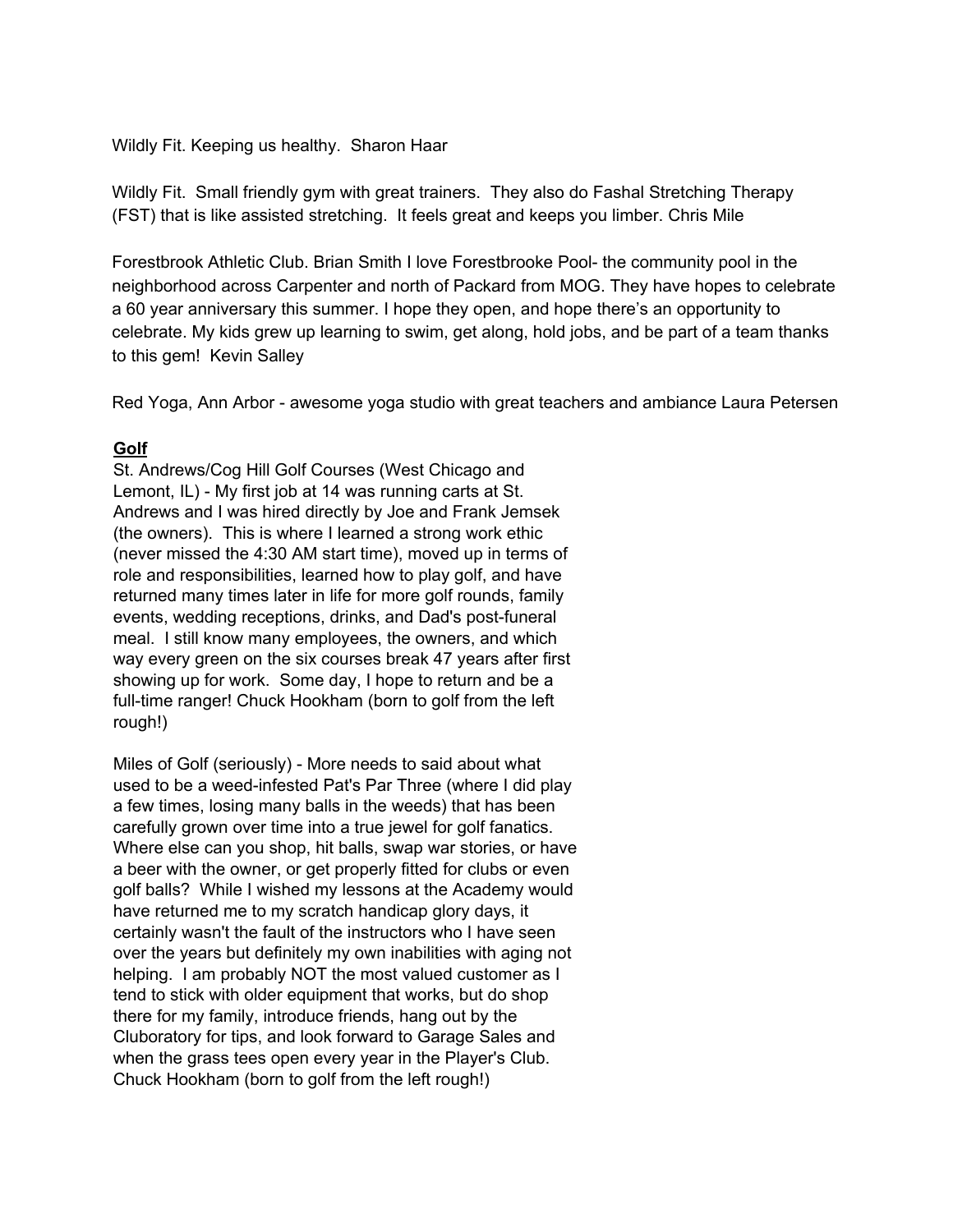Miles of Golf, Fairfield, OH. Great place to whack on a bucket of balls while trying to prevent the club from following the ball onto the greens Dean Devin

Stonebridge Golf Club-Ann Arbor An upscale public course designed by Arthur Hills. The owners are on site everyday greeting golfers with a friendly smile. Great greens and GPS carts. The course is really challenging from any tee that you pick. Pace of play is very reasonable for a public course. Dave Hahn

Miles of Golf. Yep, I'm going to risk "sucking-up here, however, I honestly feel MOG would leave a big hole for area golfers if it were not here. Fortunately we don't have to be concerned about that as the Miles team will be in place as the season begins. Ed McEachern

Kendall Golf Academy. The only golf instructors I have ever encountered who don't offer pat, band-aid formulas or offer demonstrably stupid truisms. "Oh, your slicing? You must be looking up." "Don't move your head." They actually understand biomechanics, the fluid dynamics that influence the flight of a golf ball through the air, and the adaptations that compensate for age and injury. Harry Frank

Miles of golf-In a business of big corporations trying to sell you the most expensive equipment based on image and ego Miles of golf does a good job of fitting you into what is right for you. And always there to help regardless of how dumb my questions may be.Aaron

Carl's Golfland. I gotta say, I stopped buying gear at Miles except for consumables like gloves.I guess I don't dress head-to-toe in FootJoy, or hit a drive 300 yards, or whatever, but I'm always treated like I'm not worth people's time. Once time I called asking if the store sold Clicgear carts. The person who answered said that "we don't carry them," went to check, then confirmed you don't have them. The next time I was in Miles, there were two of them. Anyway, I drive to Carl's over at Plymouth for gear and shoes. They treat everyone with respect. They also have Trackman RANGE now, which is super cool. Jim Zajkowski

Miles of Golf. SCREW Carls! Michael Dailey

Belwood country club. Morrow, OH Jeff Parnell

Miles of Golf -- of course, as a golf fanatic and local coach its the local business where I spend most of my free time. Great facilities and great teaching pros! Mike Karr Washtenaw Golf Club -- again, as a golf enthusiast and local coach I spend a lot of time there! Mike Karr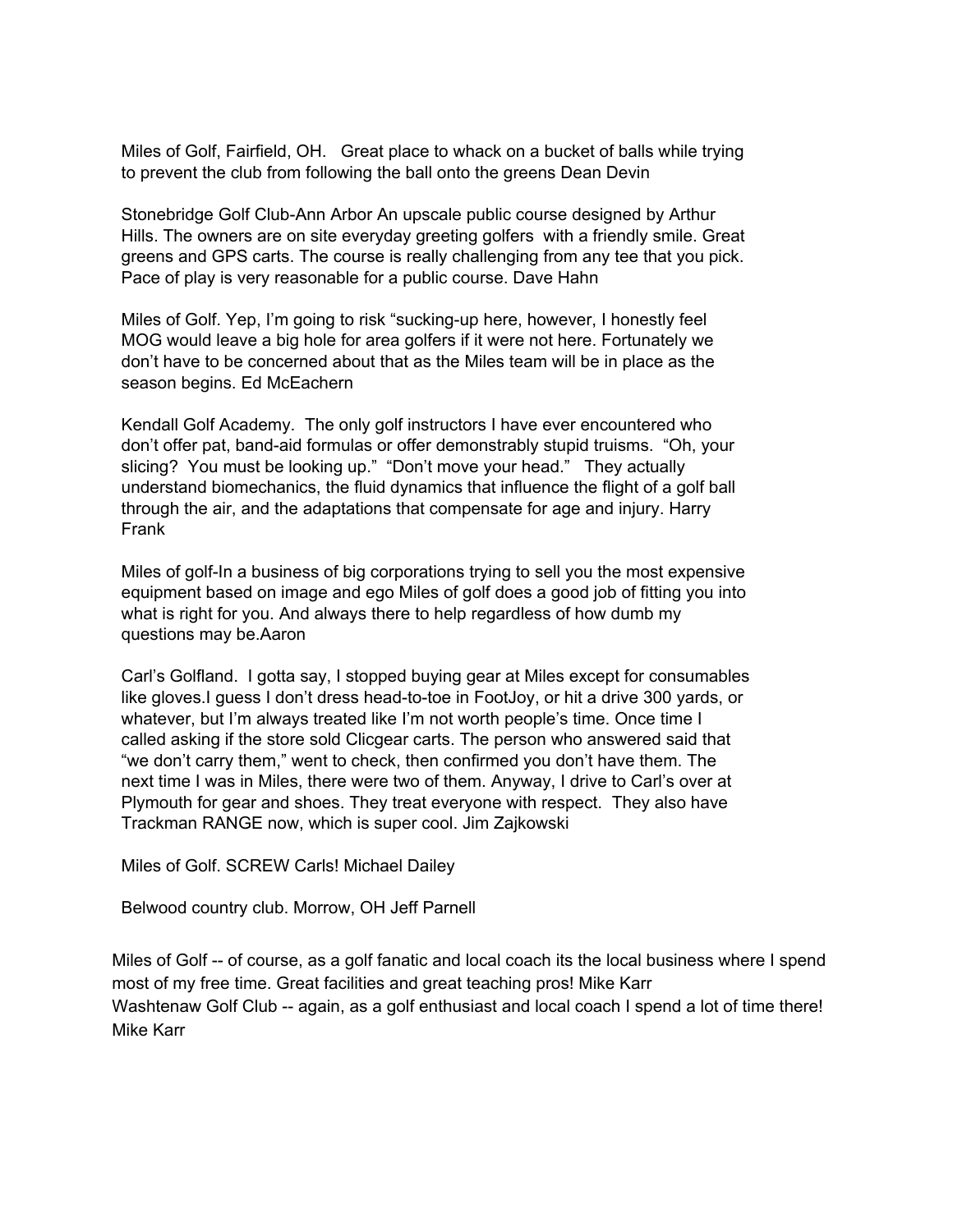Indian Ridge Golf Club Great staff, great value and fun track. Good mix of holes and tee boxes. Staff provides great customer service. If you didn't have a good time playing golf at Indian Ridge, only you are to blame. John Howard Even though I can't nominate you, Miles of Golf is great!! Susan Bloom

The U of M golf course. Always my test, can I still walk 18 holes and shoot a decent score. The walk up number 2 fairway has me gasping. Just a short rest before that long approach shot to a green that is, like all of their greens, extremely difficult to putt. William Campbell

# **Specialty Retail**

Literati and Nicola's bookstores Alon Kahana

Big Georges Home Appliance- Brad has helped us many times over the years. Superior service & great advice on choosing the correct appliance for your situation. SUE <sgill730 Cobblestone Rose in Saline. Such unique home furnishings. Owner was out of state purchasing for Christmas merchandise when everything was unfolding on the virus. I want us all to remember to pay her a visit when we get back to normal! Julie Lewis

Revved up Harley Davidson Springfield Ohio , They bought out the previous owner Mid Ohio, upon inspection they found a mistake the previous owner made 3 years ago in the tune of over \$450.00 and took care of it at no cost to me last year. All my business for 20 years. Enjoying my new clubs, only 5 rounds so far, it was worth the drive from Enon Ohio. Tim Kauffman

Tree Fort Bikes, Ypsilanti. More than just a place to buy bikes and accessories. A place to share our passion of biking with like minded people. Always makes you feel at home while taking care of ALL your biking needs. iTramey34

Coleman's Lawn Equipment Springfield Ohio, took care of me in need, my riding mower broke down that I bought from them but out of warranty , they dropped off a loaner for me during heavy growing season. All my business for 27 years. Enjoying my new clubs, only 5 rounds so far, it was worth the drive from Enon Ohio. Tim Kauffman

The Little Seedling - With an infant at home, it can be so easy to stick to the big-box stores for child supplies. But every time we've visited this store we've had such amazing service and advice. Stephen Lott

Exotic Automation and Supply, Ann Arbor. Southeast side of town, this place not only has every conceivable pneumatic part and fittings, and can analyze any issues you present to them, but they can also build a replacement while you wait! William King

The Rocket Shop — Downtown Ypsilanti— esoteric and eclectic selection of novelties beyond imagination STAN KUKLA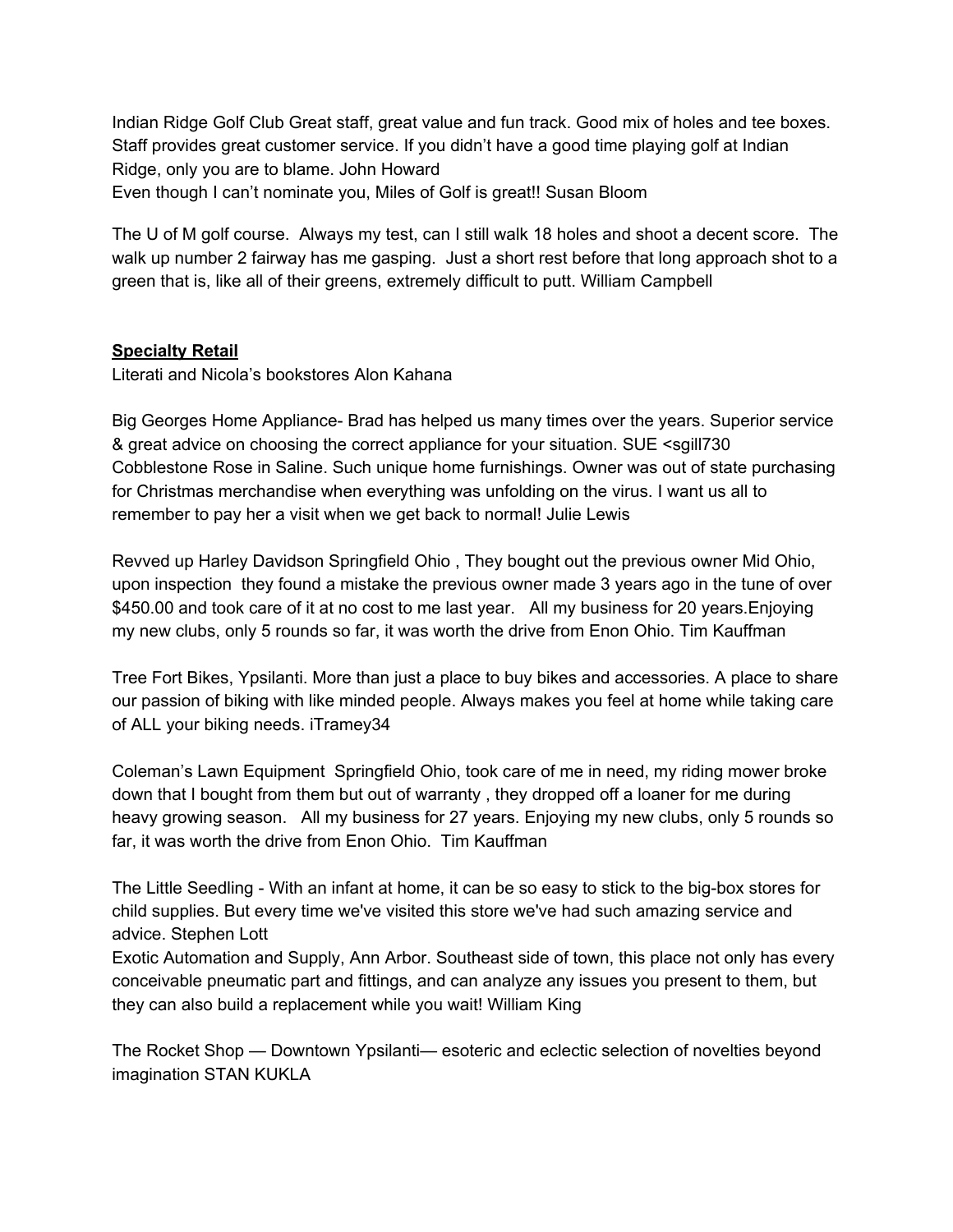Ann Arbor Clarinet Connection, Ann Arbor. Located in Scio Township, this business is owned by a local professional clarinetist and run out of his home. Incredibly knowledgeable, honest, with a solid inventory of hand-selected new instruments, the most affordable repair charges, and an emphasis on customer service. THE local place for amateur and professional clarinetists. William King

Saline Frame Shop. A hometown picture framing company. Excellent customer service with creative artists on staff to make your favorite photos or art a true masterpiece. John Codere Bivouac – Incredible inventory of high-end brands and products, along with the same ownership since Ed Davidson opened in 1971. .Kenneth Nemerovski

Arcadian Antiques. Rhonda, the owner of the Arcadian advised me when I bought my wife's engagement ring from her, that I should not be worried at all if my wife liked the ring or not, what I needed to worry about was how was I going to give her the ring. Excellent advise, I have purchased my wife's jewelry from her ever since. William Campbell

Dunning Toyota - While I don't have much car-buying experience, I can say our recent experience there far exceeded everything prior. When it comes time for another car, this will be our first stop. Stephen Lott

Sam's Store When I wore a younger man's jeans, the unique Sam's Bag was the backpack of the campus. Here and MSU.Greg Rominski

First is Feed Rite Pet Shop in Belleville MI. They are always so helpful & help me get the items my three pets need. They offer their help when you are there & have a wide selection of items for all kinds of pets. Shelly Dabbs

Wheels in Motion, Ann Arbor. A super bike store that's been in Ann Arbor a long time. Also recommended by my brother-in-law who bikes from Ypsi to work in Ann Arbor almost every day. My wife has been swimming and biking a lot recently, (since I'm on the golf course so much?), and she upgraded her old hand-me-down bike for a new one last year. The staff were super helpful, letting her try several models out around the block several times,and helping fit the new bike to her. They also offer a free tune-up in the first month, as the bike gets broken in a bit. I'm wondering how long my old bike will last me after seeing how much better her bike is.

# Shultz Outfitters

Fly Shop/Guide Service/Learning Center located in Depot Town. These guys are incredibly generous with their time and their knowledge of the sport and industry. Through their seminars, fly tying classes, and their willingness to answer any question that I may have. I have been able to increase not only my knowledge but also my skill set for fly fishing and tying. They have the greatest selection of material and learning tools of any fly shop I have ever been in. michael fedorko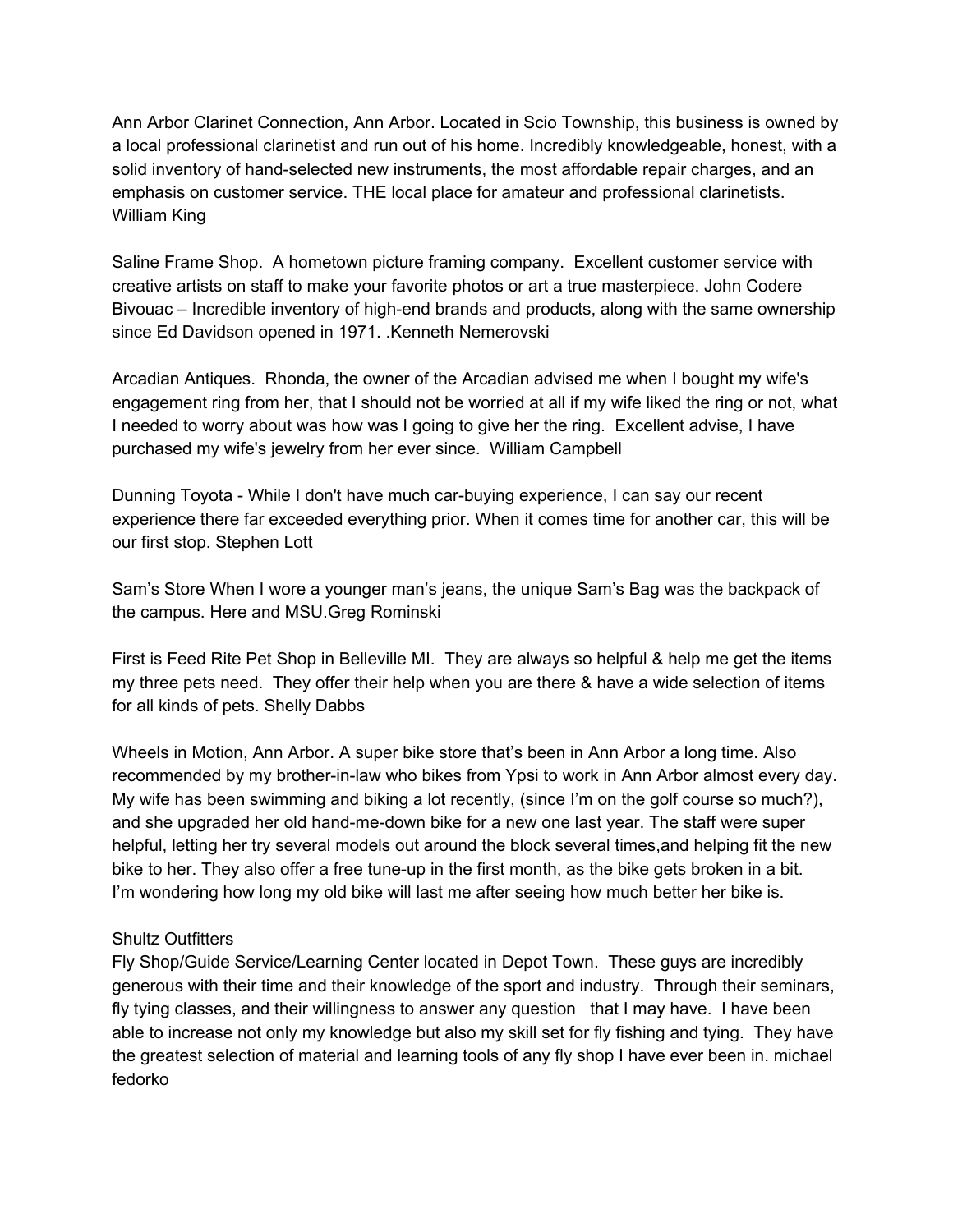Happy House Gift This place makes me happy as their name. Therefore, I stop by 2-3 times/month even I don't need to buy a card or gift for friends or family. I enjoy window shopping. I always find something I like or interesting. I can get an idea for specific person's gift. So, typically I buy when I saw. Because it may be sold out later. Also, I love their fashion. I also buy my clothing a lot at this place. Junko Sonke

By the Pound,Carl Smith

Wild Birds Unlimited Carl Smith

A1 Rental- They have all the equipment they could want they also do party stuff. They can give advice on how to get stuff done. Aaron

Ann Arbor Arms. I stopped shooting at ranges over 30 years ago. The political baggage, misogynism, disdain of novice shooters, and general absence of good cheer were distasteful. Ann Arbor arms is a cheerful, education-oriented, warm and welcoming establishment. They present shooting in the same spirit of family-oriented sport that I'm used to in New Mexico. The staff are helpful without being intrusive, cheerful, and enthusiastically informative with novices, and devoted to (in order) safety and fun. A priest, a rabbi, and a college professor step onto a shooting range . . . Sounds like the introduction to a joke. It isn't. It happened. Fees are very reasonable, and if prices don't always compete with Internet prices, they are typically lower than most brick-and-mortar stores and are sometimes lower than Internet prices when online shipping prices are factored in. Harry Frank

CW Peterson Jewelry, downtown Ann Arbor on Main. Good selection of jewelry. Willing to customize just about anything. Chris was able to upgrade a family heirloom that my wife loves. He kept the main design theme intact while modernizing and upgrading the piece. My wife wears it on a regular basis and couldn't be happier. Other pieces of his work have made great presents and have allowed me to enjoy more time out on the golf course!! Eric Macke

Stein Mart This store was my favorite place when I lived in Cincinnati about 20 years ago. I felt better than TJ Max. I missed it. Now they opened near by my place. I love it. Their taste has changed. But, it is still reasonable prices and unique design. Junko Sonke

I like Scrap Box for offering crafty ideas in recycling and crafting. Their new location is clean, organized, and full of ideas. Kevin Salley

Heydlauff's Appliances - They sell top-quality appliances and offer installation. They might be a few bucks more than the big box stores but you will never get the one-on-one service you get from the folks at Heydlauff's. Trustworthy and knowledgeable service. Brothers Mark, Matt, and Steve Heylauff are all actively involved in the business. These guys are the reason they've been able to outperform the big retailers when it comes to personal service.Phil Knight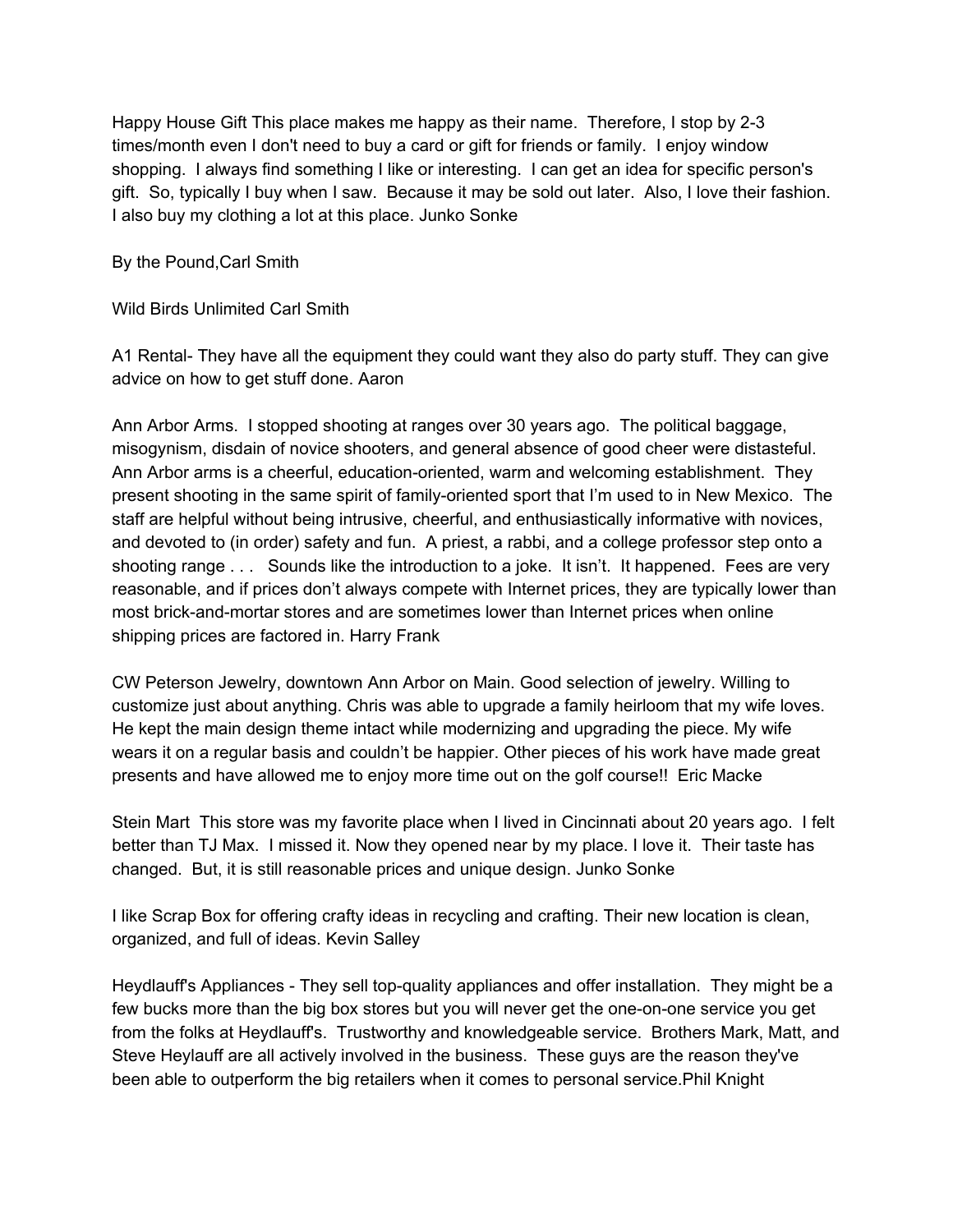Cayman Sports store - the best tennis and racquet sports store in the region. Alon Kahana

## **Services**

Palmer Auto Service - They will service just about any vehicle you can think of. I have opted to have my repairs done there over a dealership because of their honesty and workmanship which is not something you don't typically find at most auto repair shops. The owner, Bob Mock is a good businessman and well respected throughout our community. Phil Knight

Hoover Street Auto- this auto shop has great friendly people who always give me straight forward advice on my car. SUE

Neusole Glass. Forest Park, OH. Unique opportunity to learn glass making and create cool stuff that you can't do anywhere else. Dean Devin

North Main Tattoo Studio, Plymouth. The tattoo artists are top notch. They each have their own room, so it's nice and private. The facility is really clean so it feels like you won't get hepatitis. Christopher Leonido

Hoban Dentistry. Fairfield, Ohio. 2 great dentists, amazing staff, and yes our condo complex is called Woody's Way after the legendary Ohio State football coach! This brings me to my final sad point. I was so sad to hear that the Miles of Golf Ann Arbor location may not be able to open for quite some time since I've heard that the Michigan governor has extended their stay at home order until such time that Michigan football beats Ohio State!!! Go Bux!!



Patrick Hoban

Oz Hair Studio in A2 — Robin goes to Ryan and Sharon goes to Julie and they work wonders with our hair. We miss them a ton as we use clippers on each other and soothe ourselves with reminders that hair grows back. Robin Wagner

Bank of Ann Arbor, a true local bank known for giving back to the communities it works in. Friendly and helpful. Kevin Salley

Ann Arbor Therapeutic Massage Clinic -- 2730 Carpenter Road, Ste 2, Ann Arbor, Michigan 48108. Very reasonable prices compared to the going rate at many places and has a staff of therapists with many years of experience in several different types of massage. Jim Daniels Grote Barbers. Local barber shop owned by husband and wife for as long as I can remember. Can't wait for the opportunity to visit them again! Montgomery

Best Way Carpet- super conscientious!!Super cleaning, made my really terrible looking carpet look great! Mom and son. marla sebu